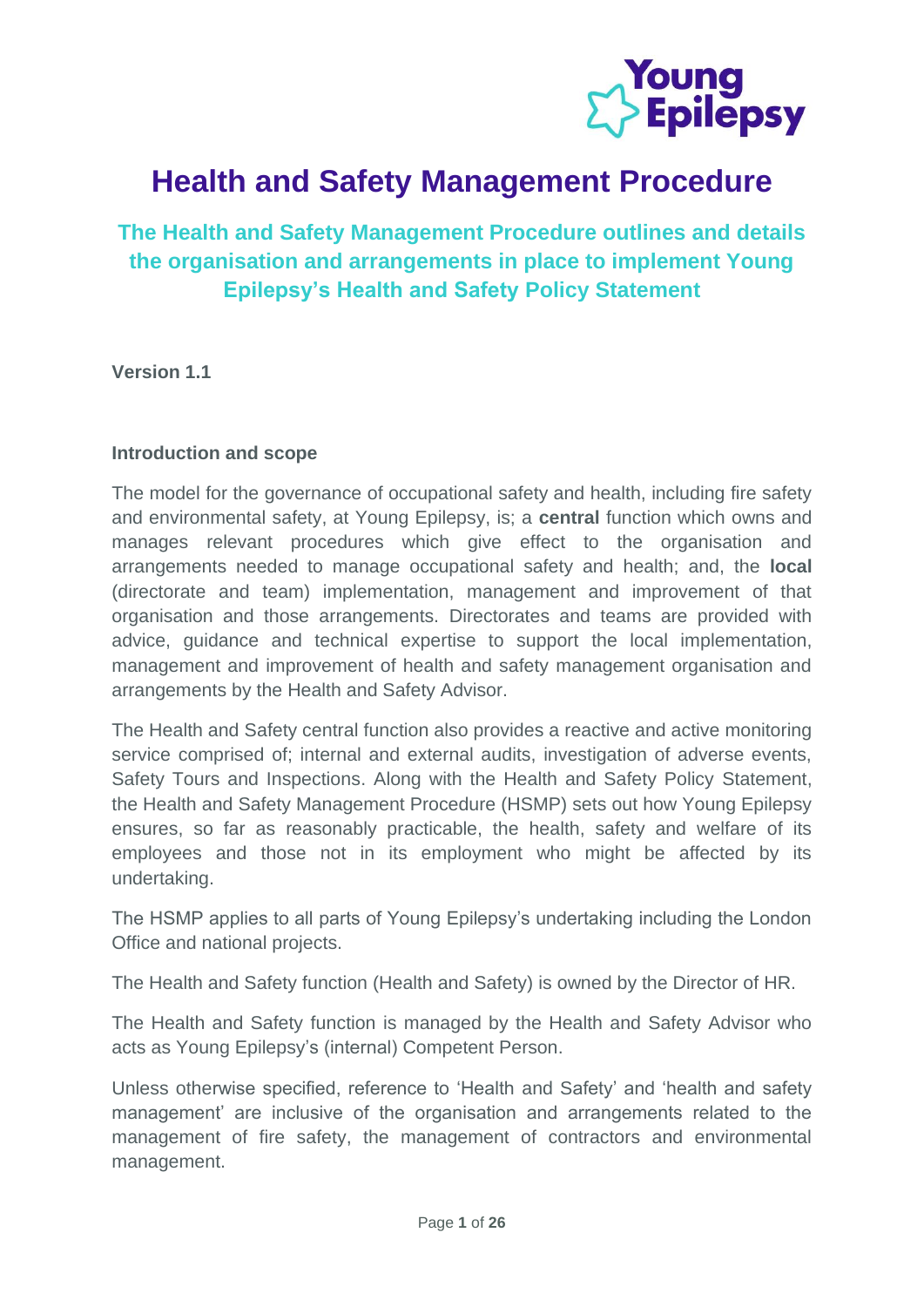

## **Definitions and terminology**

For the purpose of this Procedure, the following definitions and terminology apply unless otherwise specified.

**Adverse event;** an accident or incident including a near miss, unsafe act, unsafe condition, incident of work-related ill-health or major incident.

**Employee;** for the purpose of this Procedure, and unless otherwise stated, 'employee' is a reference to any of the following; employee, agency worker, other worker, person on work experience or volunteer.

**Health and Safety year;** for the purpose of health and safety management, the health and safety year runs from August to July. The year starts in August with the publication of the Health and Safety Plan. See appendix 7.

**Management;** for the purpose of this Procedure, management is defined as, 'tactical and operational control over a distinct function or area with responsibility for meeting set objectives.'

**Ownership;** for the purpose of this Procedure, ownership is defined as, 'strategic control over a distinct function or area with ultimate responsibility for outcomes.'

**Competent Person;** an employee, or other person or organisation, who supports the owner and manager of a specific area of compliance with; technical knowledge, ability and experience and is usually responsible for day to day compliance actions and control measures as detailed in the relevant procedure.

## **Relevant legislation**

The primary pieces of applicable legislation are the Health and Safety at Work etc. Act 1974 (the Act) and the Management of Health and Safety at Work Regulations 1999. Other regulations, generally those given effect under the Act, are listed in the Occupational Safety and Health Risk (and Legal) Register (OSHRR).

The Environmental Protection Act 1990 and the Environment Act 1995 are relevant specifically to elements of environmental policy and management as outlined in the Environmental Policy Statement and detailed in the Environmental Management Procedure.

The Regulatory Reform (fire safety) Order 2005 is relevant specifically to elements of fire safety policy and management as outlined in the Fire Safety Policy Statement and detailed in the Fire Safety (preventative and protective measures) Procedure. Elements of the Housing Act 2004 which pertain to fire safety and health and safety are also relevant.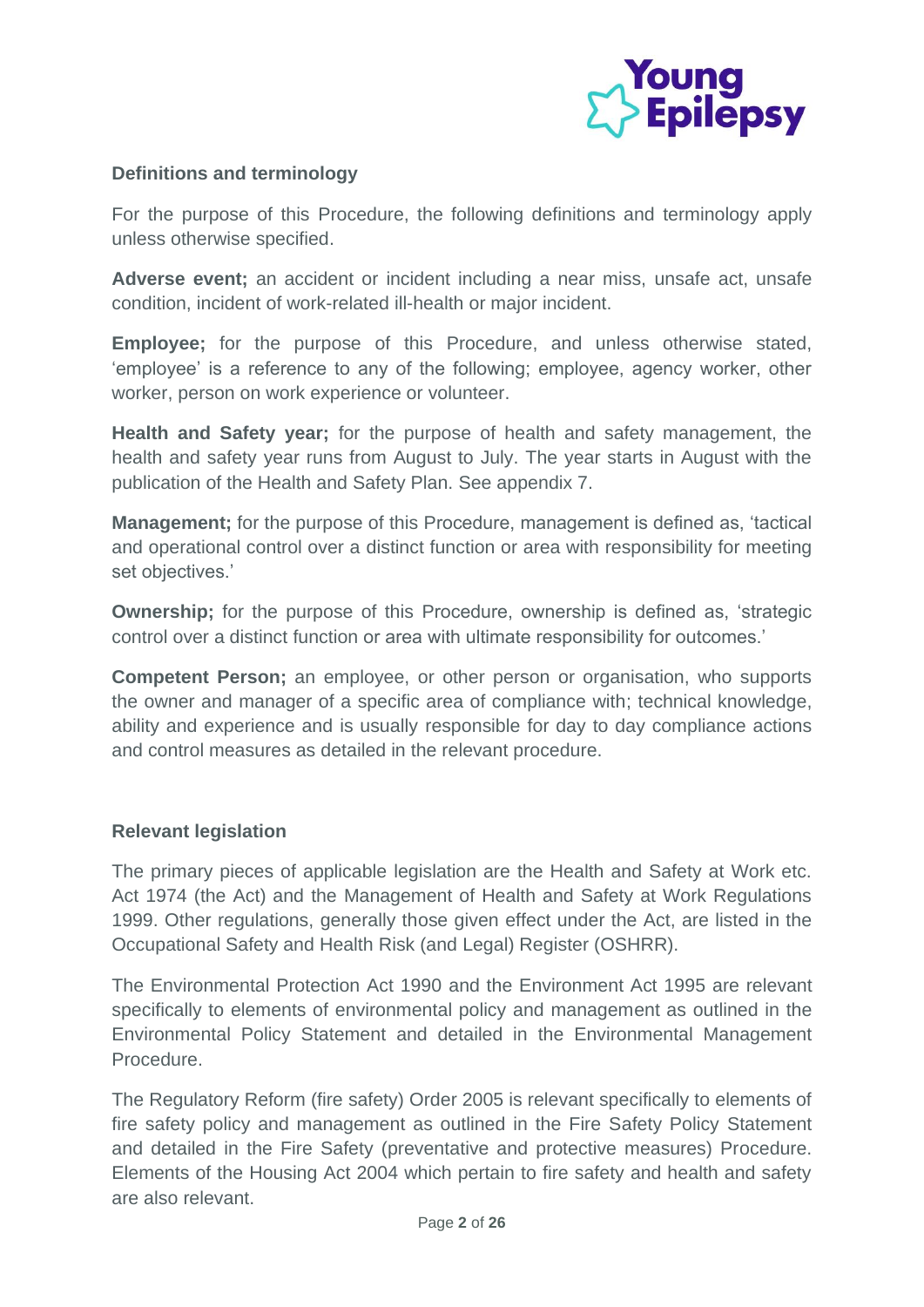

## **Health and Safety Policy Statement**

The Health and Safety Policy Statement is owned by the Trust Board and managed by the Health and Safety Advisor on behalf of the Executive Board and Director of HR.

The Health and Safety Policy Statement is reviewed annually and signed by the Chief Executive Officer (CEO). Annual reviews will consider the objectives of Young Epilepsy and changes to relevant legislation.

The latest copy of the Health and Safety Policy Statement is available for viewing on the intranet and posted on Health and Safety Noticeboards.

#### **Environmental Policy Statement**

To ensure that Young Epilepsy complies with all applicable legislation related to the protection of the environment, an Environmental Policy Statement is implemented with the required organisation and arrangements detailed in the Environmental Management Procedure.

## **Fire Safety Policy Statement**

To ensure that Young Epilepsy complies with all applicable legislation related to fire safety, a Fire Safety Policy Statement is implemented with the required organisation and arrangements detailed in the Fire Safety (preventative and protective measures) Procedure.

The Health and Safety Advisor will act as Young Epilepsy's Competent Person for fire safety as defined by the Regulatory Reform (fire safety) Order 2005.

## **Contractor Management Policy Statement**

To ensure Young Epilepsy manages the use of contractors a Contractor Management Policy Statement is implemented with the required organisation and arrangements detailed in relevant departmental contractor management procedures.

Where the Construction (design and management) Regulations 2015 apply, Health and Safety will cooperate with Facilities to ensure Young Epilepsy complies with all relevant obligations.

The Health and Safety Advisor will lead on advising Young Epilepsy in its role as client under the Construction (design and management) Regulations 2015.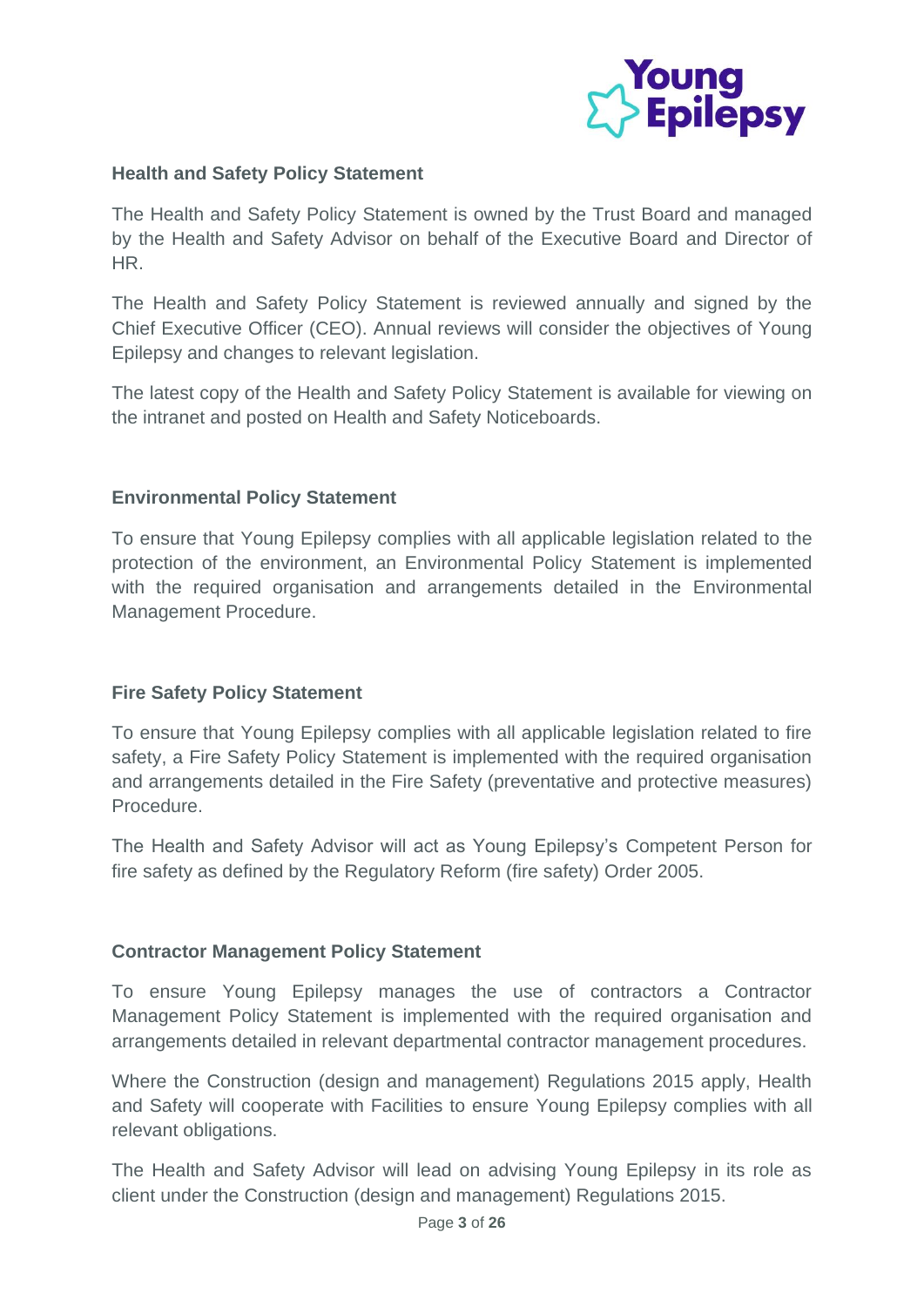

## **Plan Do Check Act (PDCA) Model**

Young Epilepsy has adopted the Health and Safety Executive (HSE) management model; 'Plan Do Check Act' (PDCA) as set out in the HSE publication HSG65 – Managing for Health and Safety. See appendix 1.

## **Occupational Safety and Health Risk (and Legal) Register (OSHRR)**

Young Epilepsy maintains an Occupational Safety and Health Risk (and Legal) Register (OSHRR).

The OSHRR is owned by the Director of HR.

THE OSHRR is managed by the Health and Safety Advisor.

The OSHRR will be updated continuously by the Health and Safety Advisor.

The OSHRR will be audited annually by the external audit provider. See appendix 2.

Review of the OSHRR will be a standing agenda item on the Health and Safety Committee agenda.

## **Health and Safety Plan**

The Health and Safety Advisor will prepare an annual Health and Safety Plan on behalf of the Director of HR, to be published no later than the end of July to cover the following year August to July. See appendix 3.

The Health and Safety Plan will be informed by the following:

- Recommendations from internal audits
- Recommendations from external audits
- Results from the Health and Safety Culture Survey
- Analysis of adverse event data
- Legislative changes
- **Direction from the Executive and Trust Board**
- The Occupational Safety and Health Risk (and Legal) Register (OSHRR)
- Direction from the Health and Safety Committee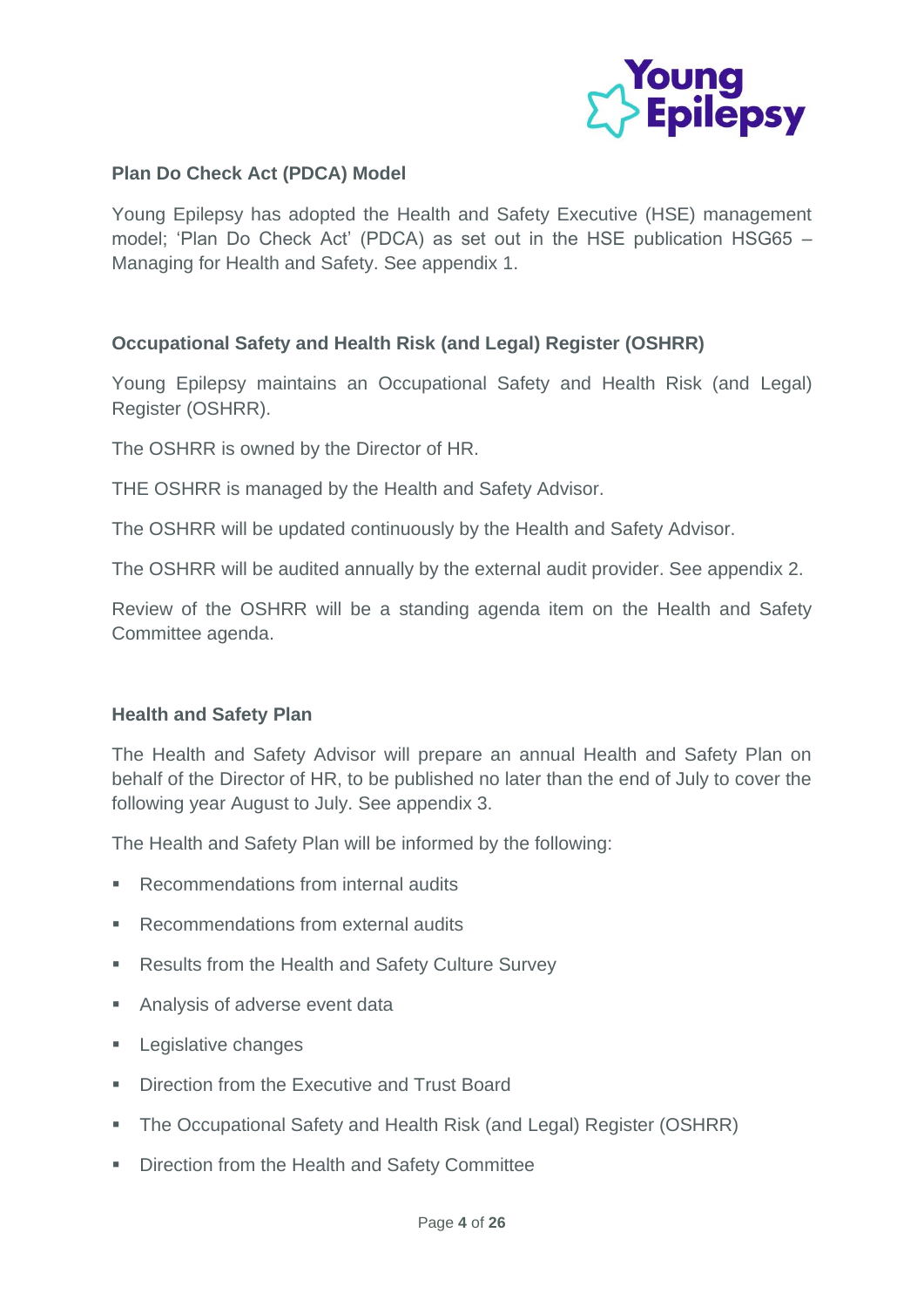

#### **Health and Safety Management Procedure**

The Health and Safety Management Procedure (HSMP) will be reviewed annually during the external audit. Gaps in the provision of organisation and arrangements set out in the HSMP will be identified by the external audit and included as actions in the Health and Safety Plan for the following year.

The HSMP is owned by the Director of HR and managed by the Health and Safety Advisor.

#### **Roles and Responsibilities**

Without prejudice to the general and specific health and safety responsibilities set out in relevant legislation, the following roles have additional responsibilities related to the management of health and safety at Young Epilepsy (inclusive of environmental management and fire safety):

**Trust Board;** The employer, with ultimate responsibility for ensuring the health, safety and welfare of employees and any other people who may be affected by Young Epilepsy's activities, acts or omissions including young people, visitors, contractors and members of the public.

**Chief Executive Officer (CEO);** principal responsible person. The CEO is responsible for signing the Health and Safety Policy Statement, and other relevant policy statements, on behalf of the Trust Board annually and ultimately responsible for ensuring their implementation on behalf of the Trust Board.

**Trust Board Health and Safety Champion**; responsible for ensuing health and safety matters are given due consideration by the Trust Board and chairing the Finance Audit and Risk Committee (FARC).

**Director of HR;** owns the Health and Safety function (inclusive of environmental management and fire safety) and is responsible for ensuring health and safety matters are given due consideration at Executive level.

**Health and Safety Advisor;** manages the Health and Safety function (inclusive of environmental management and fire safety) and acts as Young Epilepsy's Competent Person for health and safety as defined in Regulation 7 of the Management of Health and Safety at Work Regulations 1999.

**Directors**; take responsibility for ensuring their directorate implement and maintain the organisation and arrangements given effect by this Procedure and associated policy statements and procedures.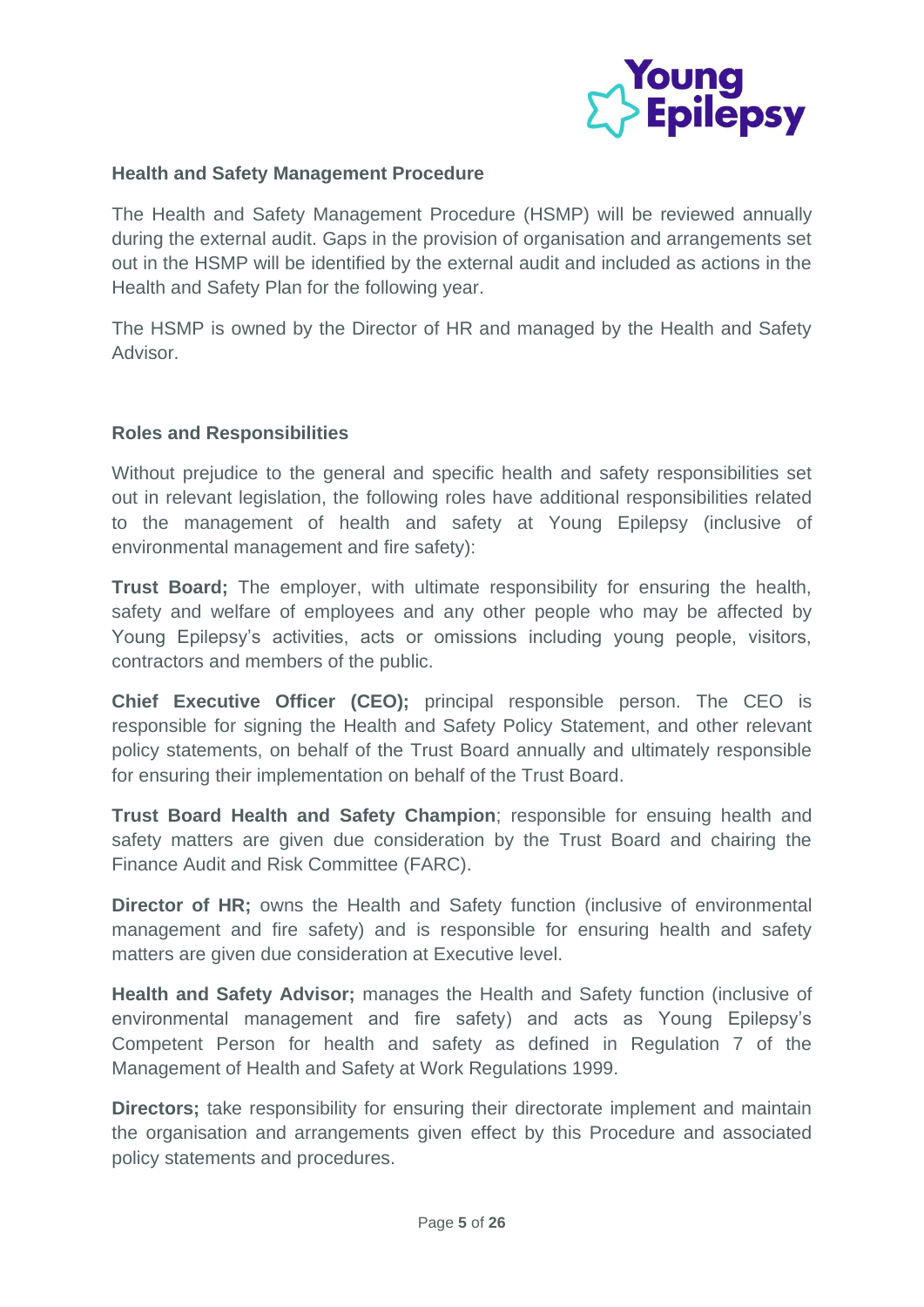

**Senior Leadership Team and Senior Managers;** take responsibility for managing the organisation and arrangements given effect by this Procedure and associated policy statements and procedures. They also manage resources within their teams to ensure the required organisation and arrangements are implemented and maintained. Report health and safety issues, concerns and significant adverse events to their Director.

**Managers and supervisors;** take responsibility for the day to day implementation and maintenance of the organisation and arrangements given effect by this Procedure and associated policy statements and procedures. Engage with their direct reports on a regular basis regarding health and safety issues and concerns. Report health and safety issues, concerns and significant adverse events to Senior Leadership Team and Senior Managers.

**Employees;** engage and participate with the organisation and arrangements given effect by this Procedure and associated policy statements and procedures. Report health and safety issues, concerns and adverse events, including near-misses and unsafe acts and conditions, to their line manager. Engage and participate with their line manager and Representatives of employee safety when consulted about health and safety issues and concerns. Comply with the organisation and arrangements given effect by this Procedure and associated policy statements and procedures including; health surveillance; the wearing of personal protective equipment and the following of safe systems of work.

## **Finance Audit and Risk Committee**

The Finance Audit and Risk Committee (FARC) meets 5-6 times per year and is a subcommittee of the Trust Board. FARC will ensure health and safety is a standing item on its meeting agenda. FARC will receive reports from the Health and Safety Advisor, the Director of HR and the Health and Safety Committee on; the progress of the Health and Safety Plan; the significant findings of internal and external audits; the significant findings of Safety Tours and Safety Inspections; any significant changes to the Occupational Safety and Health Risk (and Legal) Register (OSHRR); significant conclusions and recommendations following the annual Health and Safety Culture Survey and significant and major adverse events.

## **Insurance**

The Director of Finance and IT will be responsible for ensuring that Young Epilepsy has suitable and sufficient Employer's Liability Insurance and Public Liability Insurance.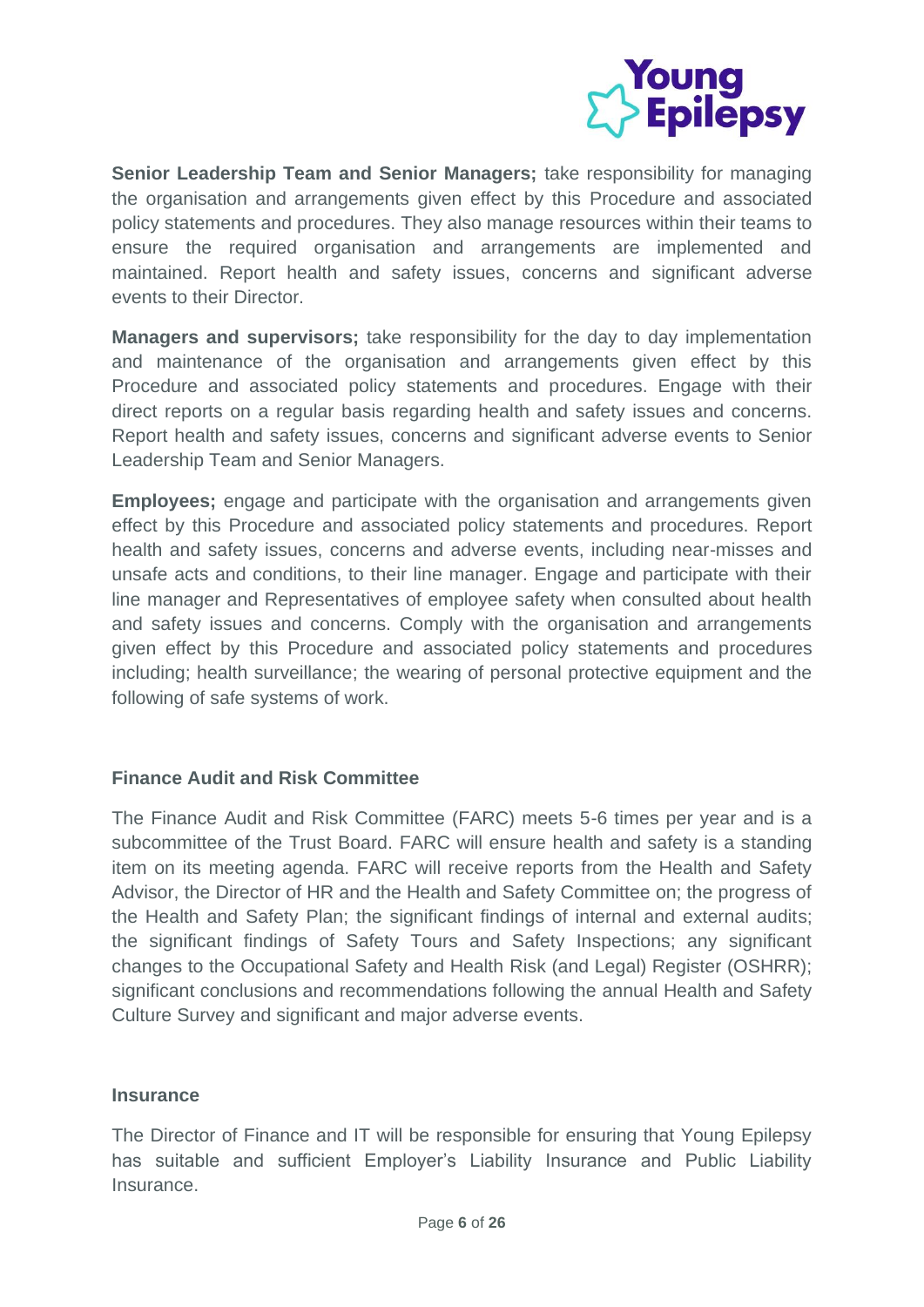

#### **Health and Safety Advisor**

The Health and Safety Advisor must be an employee of Young Epilepsy. In addition to any other requirements that the Director of HR may include in the role profile of the Health and Safety Advisor, the Health and Safety Advisor must meet the following criteria:

- Hold the NEBOSH Diploma in Health and Safety Management or a similar or higher-level qualification
- Be eligible for Graduate Membership of the Institute of Occupational Safety and Health (IOSH)

## **External Competent Person**

To support the audit of the organisation and arrangements in place to manage health and safety, inclusive of fire safety and environmental management, Young Epilepsy will retain the services of an external Competent Person for health and safety. See appendix 2.

The contract with the external Competent Person will be subject to an annual review on the anniversary of the contract by the Health and Safety Advisor. The review will seek to ensure that the terms of the contract continue to be met by both parties. When applicable (contract end) the extension, or not, of the contract will also be considered during the review.

As a minimum, any external Competent Person retained by the Health and Safety Advisor to provide strategic health and safety advice and consultancy must be a member of the Occupational Safety and Health Consultants Registers (OHSCR).

#### **Cooperation and Coordination with Facilities**

The Facilities Department manage day to day estates and facilities-based functions and risk including; facilitating visits from, and access to buildings by, contractors for the purpose of testing, inspecting, maintaining and servicing of plant and equipment and managing the scheduling of those visits. This includes gas and electrical plant and equipment including providing an in-house portable appliance testing (PAT) service; equipment to which the Lifting Operations and Lifting Regulations (LOLER) 1998 apply; management of the asbestos register; management of water testing and inspection of water systems to control legionella and other associated risks to health; and the testing, inspecting, maintaining and servicing of fire detection, fire alarm, emergency lighting and associated plant and equipment including fire extinguishers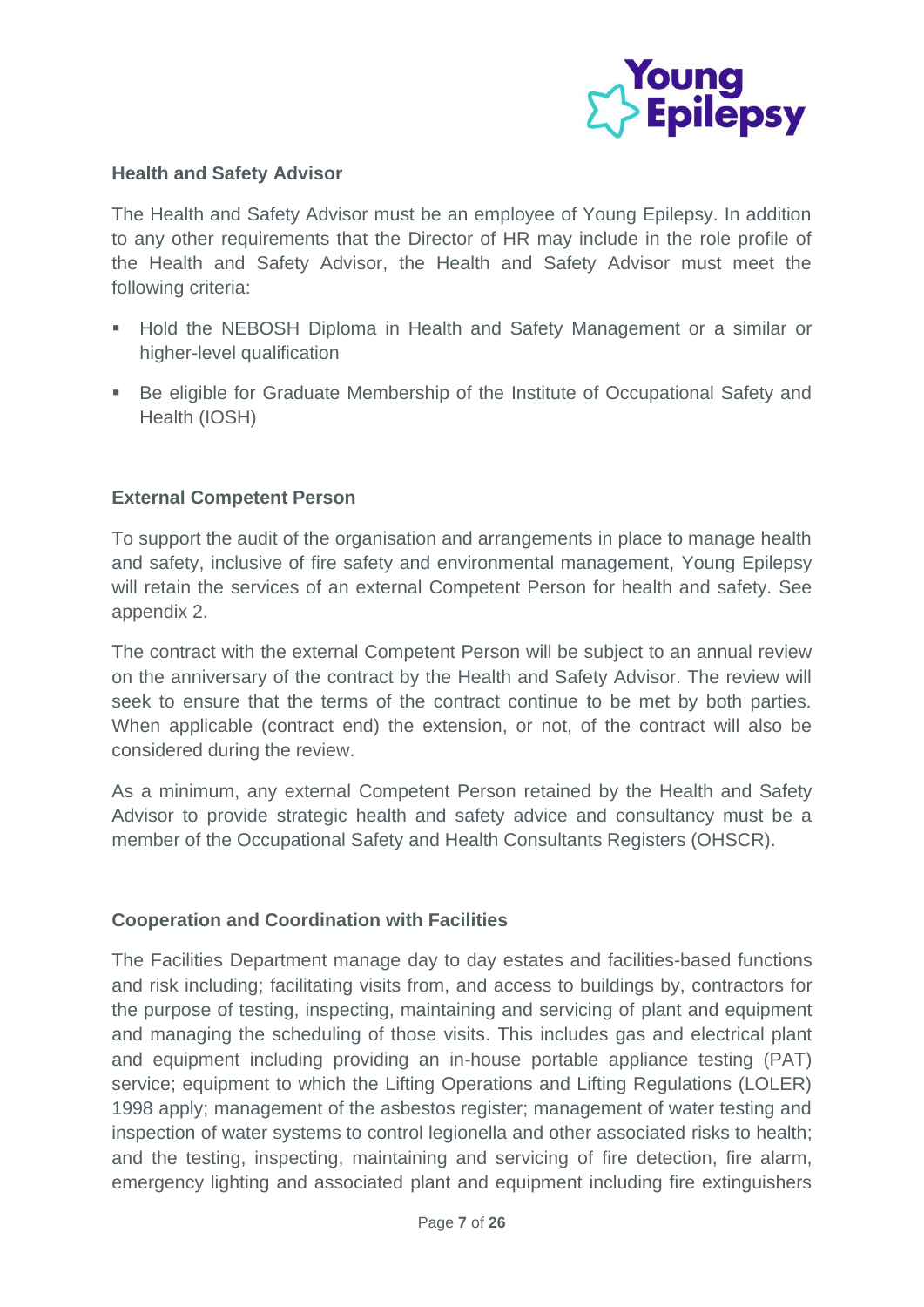

and fire doors. Where appropriate, Facilities may delegate these duties to local managers e.g. a House Manager responsible for weekly fire alarm test however the responsibility for completion cannot be delegated.

The Facilities Department is responsible for fleet management and own and manage associated procedures. (The Health and Safety (driving at work) Procedure is part of the Health and Safety function and focusses on the driver and driving at work regardless of the vehicle owner i.e. Young Epilepsy or privately owned).

For projects undertaken at Young Epilepsy where the Construction (design and management) (CDM) Regulations 2015 apply, the Health and Safety Advisor will provide advice to project managers e.g. Maintenance Manager to ensure compliance with those regulations and the Health and Safety (construction; design and management) Procedure).

The Health and Safety Advisor will provide advice and act as a critical friend to the Facilities Department on a reactive basis; investigating relevant adverse events and conducting Inspections, Safety Tours and internal audits as per the internal audit schedule. See appendix 4.

## **Cooperation and Coordination with Human Resources (HR)**

The Health and Safety Advisor will act as an advisor to the HR Department on matters related to the management of occupational safety and health.

Human Resources (HR) manage the following:

- **•** Procedures related to adverse weather where this does, or may, affect an employees' ability to attend work
- **•** Procedures related to employee capacity i.e. alcohol and drug policies and procedures
- **•** Procedures related to reasonable adjustments with advice from the Health and Safety Advisor where these pertain to occupational health and safety
- **•** Procedures related to return to work including phased return to work and reasonable adjustments with advice from the Health and Safety Advisor where these pertain to occupational health and safety
- **•** Procedures related to misconduct and poor performance with advice from the Health and Safety Advisor where issues of health and safety compliance are concerned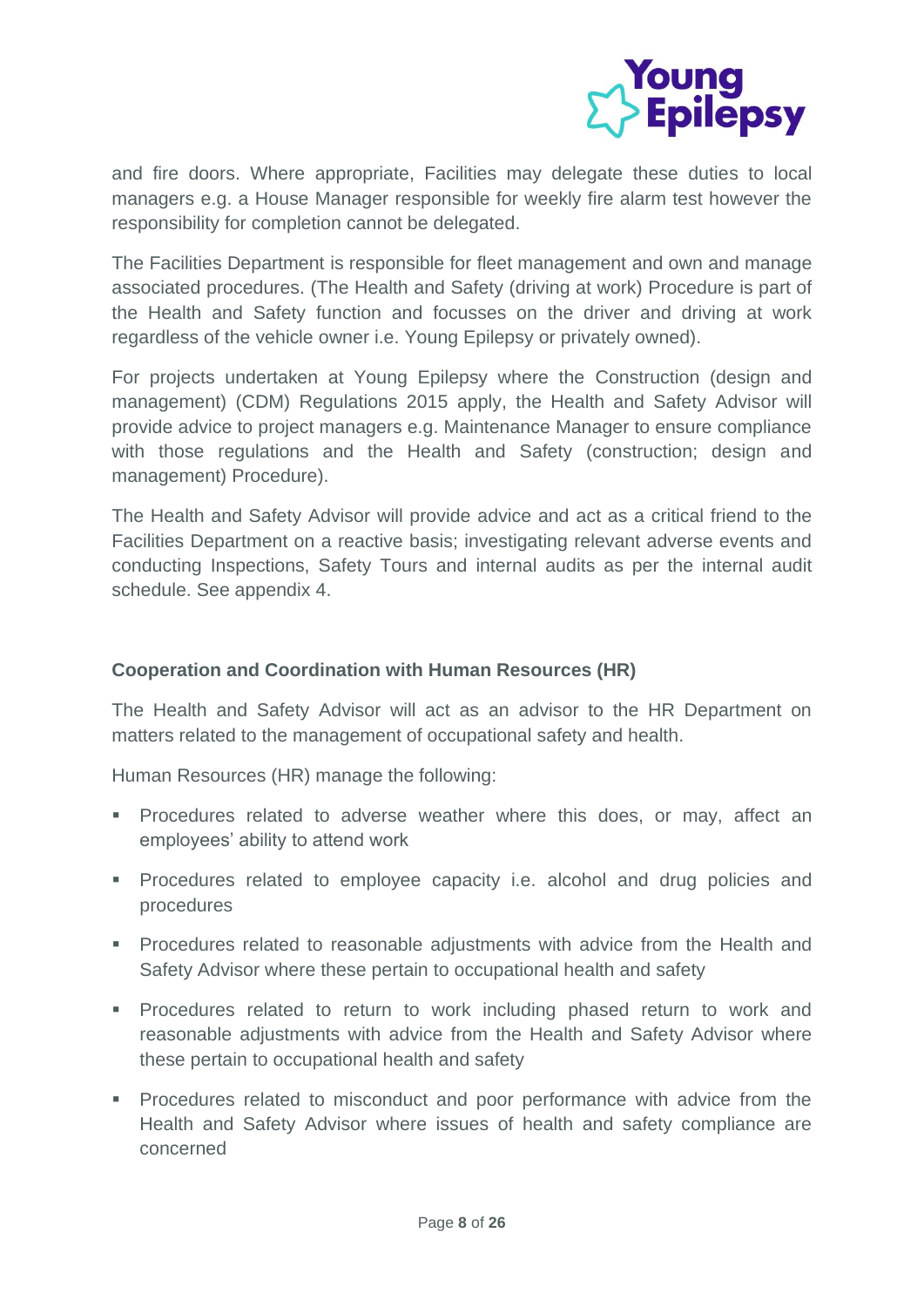

- Procedures related to health surveillance with specific guidance from the Health and Safety Advisor as to what health surveillance is required by role
- **EXTE:** The provision of, and procedures related to, the Employee Assistance Programme (EAP)

## **Cooperation and Coordination with Education, Quality, Safeguarding and Compliance**

The Director of Integrated Care owns compliance specifically related to Care Quality Commission (CQC) requirements and OFSTED requirements where these relate to the Residential and Health provision. The Head of Residential Services and Head of Health are responsible for managing these requirements with support from relevant senior managers including the Head of Quality, Operational Leads in Residential, Registered Managers and the Safeguarding and Compliance Manager.

The Principal owns compliance with OFTSED requirements where these relate to the education provision across School and College. The Vice and Assistant Principals are responsible for managing these requirements with support from the education senior leadership team.

The Health and Safety Advisor will act as a critical friend to the relevant departments on a reactive basis; investigating relevant adverse events and conducting Inspections, Safety Tours and internal audits as per the internal audit schedule. See appendix 4.

## **Cooperation and Coordination Health and Wellbeing**

The Health and Safety Advisor's cooperation with the Health and Wellbeing departments may include working collaboratively on relevant initiatives, particularly where employees may benefit.

The Health and Safety Advisor will act as a critical friend to the Health and Wellbeing departments on a reactive basis; investigating relevant adverse events and conducting Inspections, Safety Tours and internal audits as per the internal audit schedule. See appendix 4.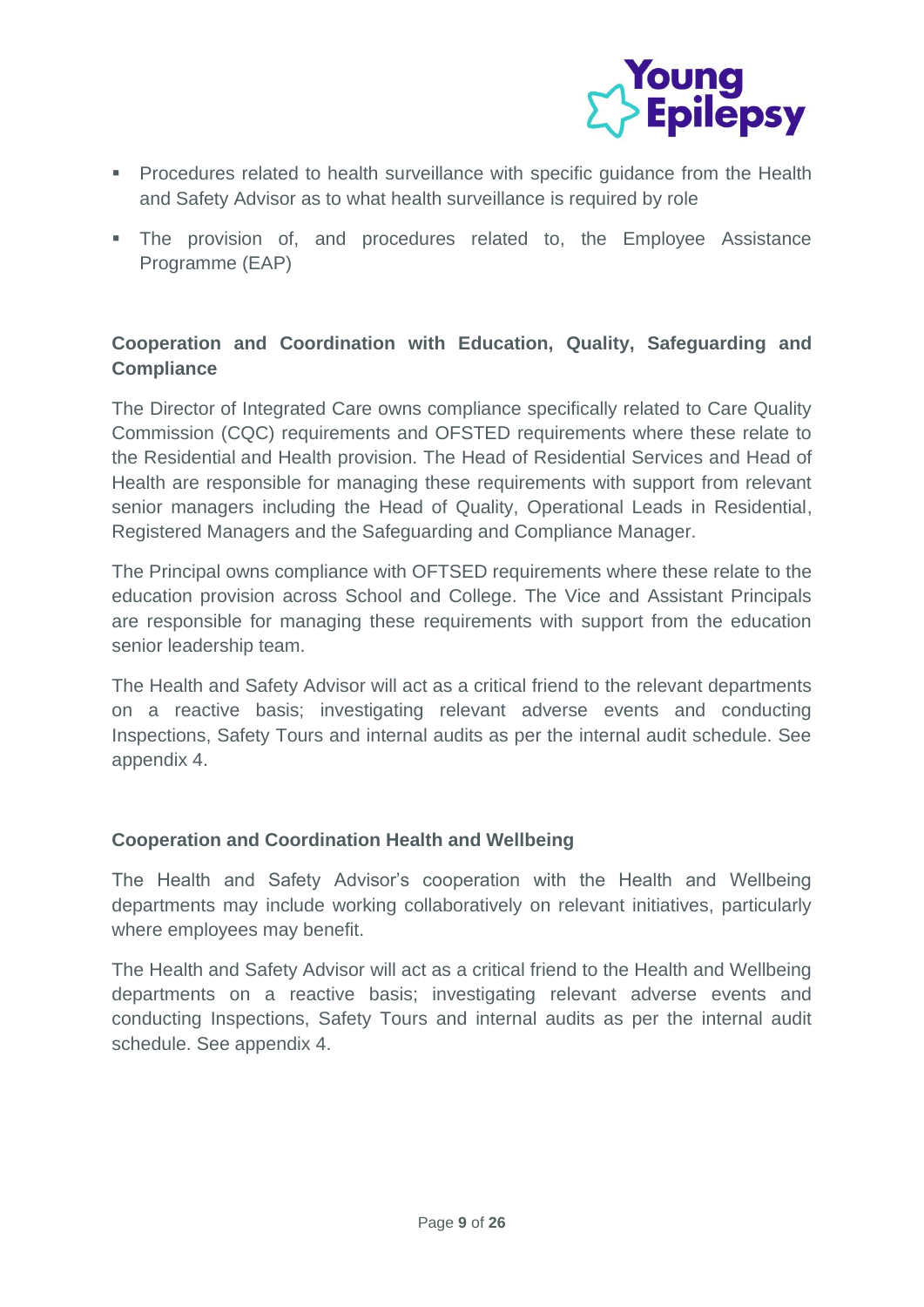

## **Risk Universe**

The organisation and arrangements in place to manage health and safety risks are set out in the Health and Safety (risk management) Procedure. The Procedure is owned by the Director of HR and managed by the Health and Safety Advisor.

The Health and Safety (risk management) Procedure includes the following:

- Designation of certain areas, activities, plant and equipment at Young Epilepsy as higher risk for which the Health and Safety Advisor will compile separate risk registers
- A 'Risk Universe' which illustrates how general, specific, statutory, individual and student focussed risk assessments are defined and used
- The definition and use of Safe Systems of Work (SSoW) as an organisational control measure
- The definition and use of Checklists as an organisational control measure

## **Information, instruction, training and supervision**

The organisation and arrangements in place to manage health and safety information, instruction and training for, and supervision of, employees are set out in the Health and Safety (information, instruction, training and supervision) Procedure. The Procedure is owned by the Director of HR and managed by the Health and Safety Advisor.

The Health and Safety (information, instruction, training and supervision) Procedure includes the following:

- Definitions of health and safety information, instruction, training and supervision
- Training Matrix for all health and safety, and associated, training

## **Special Populations**

For the purpose of managing health and safety and for the purpose of this Procedure, Young Epilepsy recognises the following special populations of employee:

**New and expectant mothers**; inclusive of 'women of childbearing age' as required by the Management of Health and Safety at Work Regulation 1999.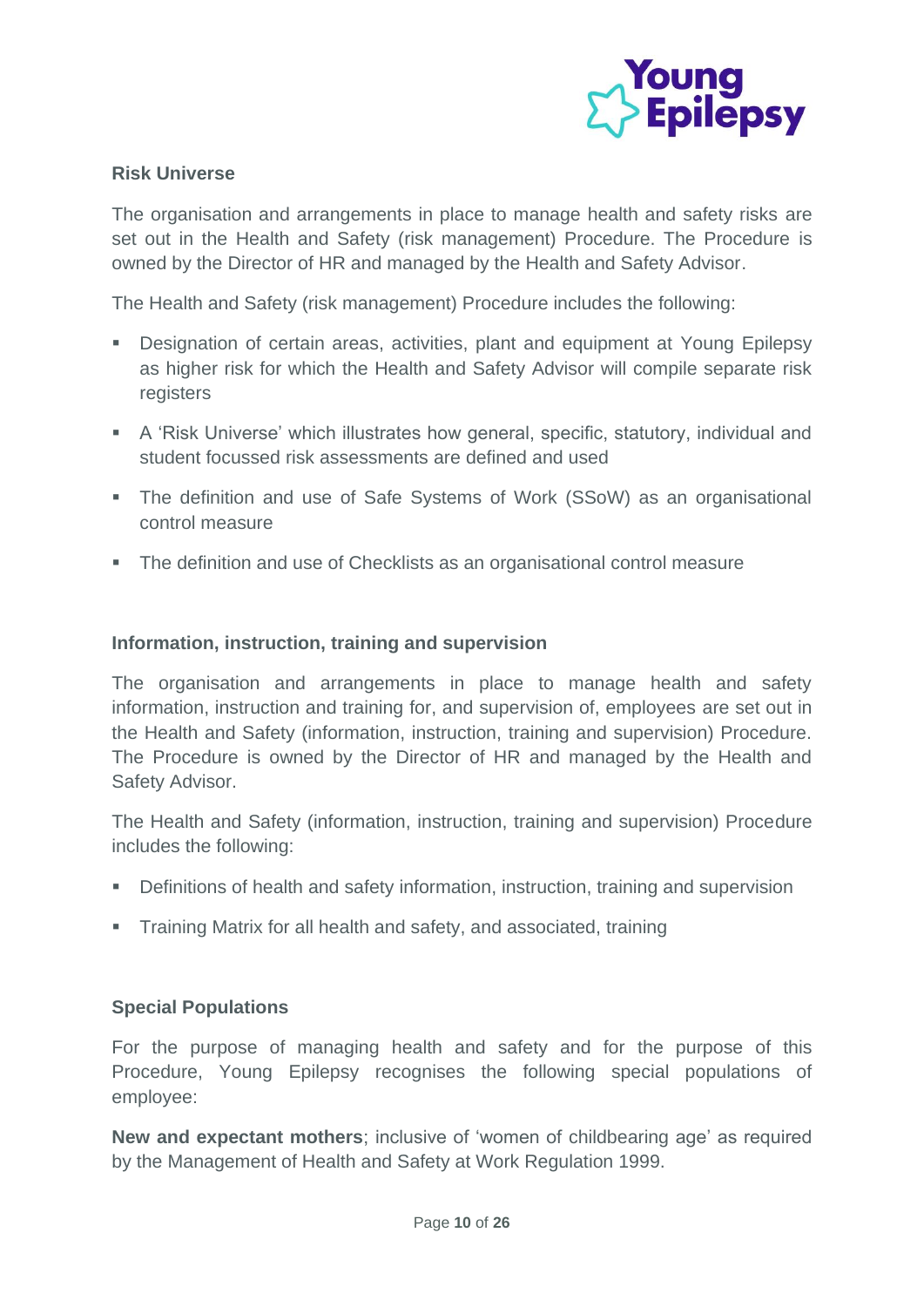

**Young people**; as identified by the Management of Health and Safety at Work Regulations 1999 as a person who has not attained the age of 18.

**Returns to work;** employees who require reasonable adjustments to allow them to return to work or continue at work.

**Reasonable adjustments under the Equality Act 2010;** employees with protected characteristics, particularly disability, as set out in the Equality Act 2010, for whom reasonable adjustments are a legal obligation.

## **First Aid**

The organisation and arrangements related to compliance with the Health and Safety (first aid) Regulations 1981 are set out in the Health and Safety (first aid arrangements) Procedure. The Procedure is owned by the Director of HR and managed by the Health and Safety Advisor.

The Health and Safety (first aid arrangements) Procedure includes the following:

- **•** Organisation and arrangements in place to undertake a first aid needs assessment
- Organisation and arrangements in place to ensure adequate provision of first aid to all employees

## **Adverse Events**

The organisation and arrangements in place to manage adverse events are set out in the Health and Safety (adverse events) Procedure. The Procedure is owned by the Director of HR and managed by the Health and Safety Advisor.

The Health and Safety (adverse events) Procedure includes the following:

- Definitions of the various types of adverse events
- Organisation and arrangements related to the reporting of adverse events
- Organisation and arrangements related to the recording of adverse events
- Organisation and arrangements related to the analysis of adverse events
- Organisation and arrangements related to fact-finding (investigation)
- **•** Organisation and arrangements related to the reporting of adverse events statistics to the Executive and Trust Board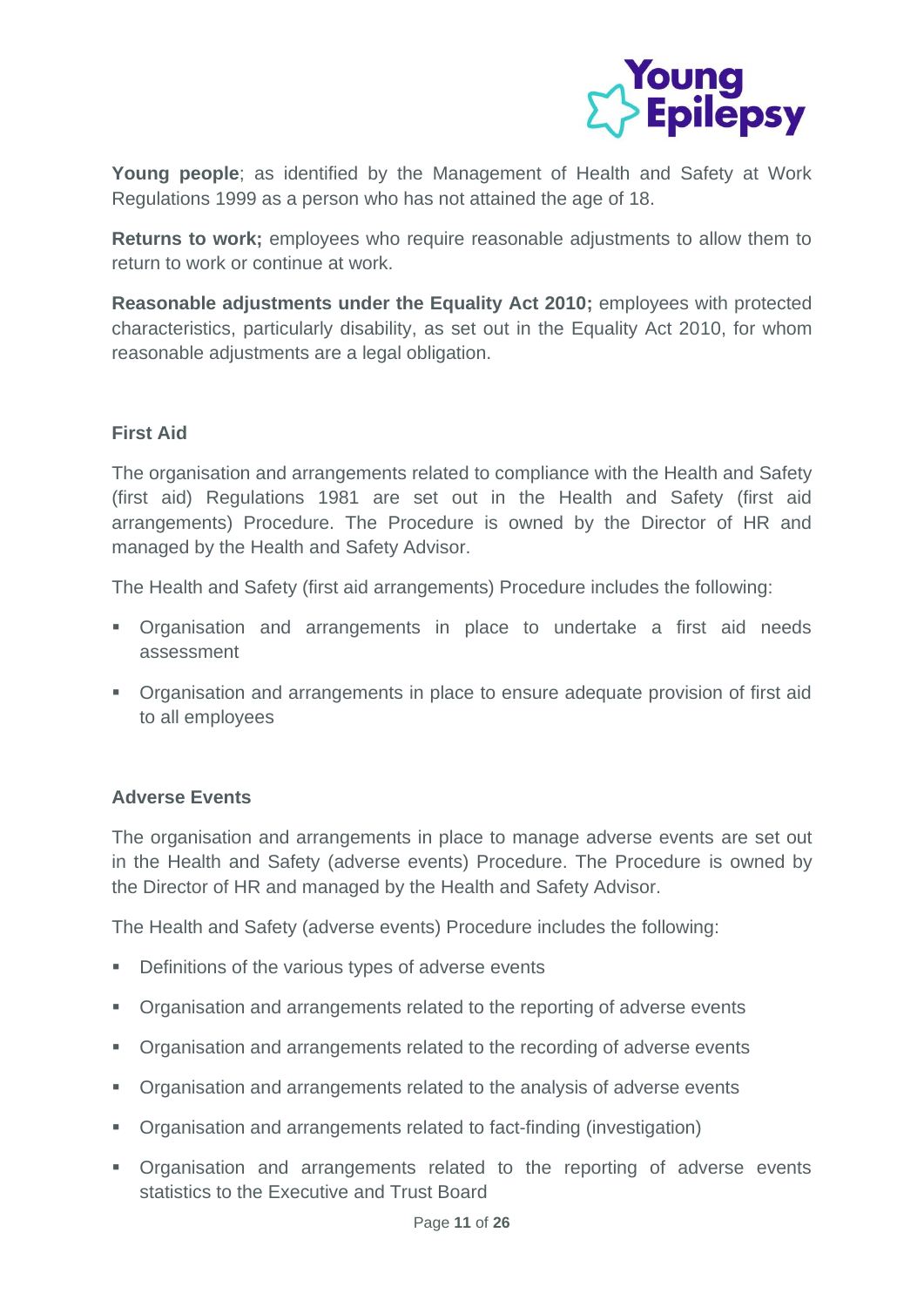

▪ Organisation and arrangements related to the management of adverse events that meet the specification for reporting to the HSE under the Reporting of Injuries, Diseases and Dangerous Occurrence Regulations (RIDDOR) 2013

Employees are able to report adverse events, including near misses, unsafe acts and conditions, independently without having to report via their line manager.

## **Engagement and Participation**

The organisation and arrangements in place to promote and manage employee engagement and participation are set out in the Health and Safety (engagement and participation) Procedure. The Procedure is owned by the Director of HR and managed by the Health and Safety Advisor.

The Health and Safety (engagement and participation) Procedure includes the following:

- **EXECT** Terms of Reference of the Health and Safety Committee
- Role profile of Representative of employee safety
- **•** The organisation and arrangements in place for cooperation with recognised trade unions and their members
- **•** The organisation and arrangements in place for consulting and communicating with employees including; Health and Safety Culture Survey, Health and Safety Signpost (half termly newsletter) and the use of Health and Safety Noticeboards.

## **Personal Protective Equipment**

The use of personal protective equipment (PPE), including Respiratory Protective Equipment (RPE) and Hearing Protective Equipment (HPE) will be subject to a suitable and sufficient risk assessment. PPE will be employed as a control measure only after more effective measures have been considered first. See appendix 6.

The Health and Safety Advisor will publish, and keep under review the following guidance which covers the selection, procurement, use, maintenance and storage of personal protective equipment including RPE and HPE:

- Health and Safety (personal protective equipment) Guidance
- Health and Safety (respiratory protective equipment) Guidance
- Health and Safety (hearing protective equipment) Guidance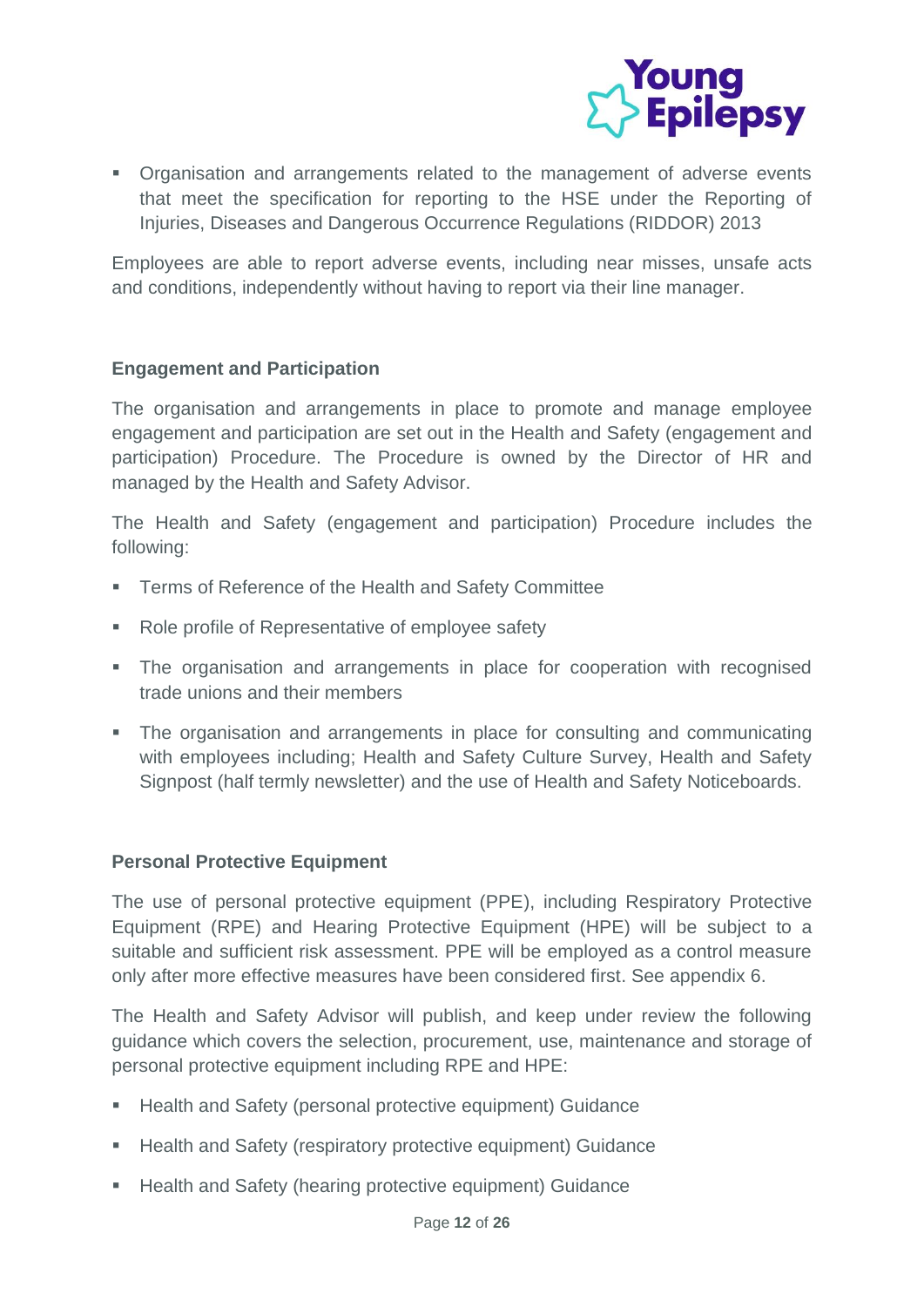

The Guidance documents above are applicable to any department that uses equipment which meets the definition of personal protective equipment as set out in the Personal Protective Equipment at Work Regulations 1992. Specifically relating to RPE, the Control of Substances Hazardous to Health (COSHH) Regulations 2002 apply. Specifically relating to HPE, the Control of Noise at Work Regulations 2005 apply.

## **Health and Safety Library**

The Health and Safety Advisor manages a library of the health and safety related policy statements, procedures, guidance documents and checklists. The organisation and arrangements in place to manage this library are set out in the Health and Safety (library) Procedure.

The Health and Safety (library) Procedure includes the following:

- **•** Organisation and arrangements in place to manage document and version control of the relevant health and safety documents
- Organisation and arrangements in place to comply with Young Epilepsy's general procedures for document and version control
- A register of health and safety documents currently in effect include policy statements, procedures, guidance documents and checklists
- Definitions and styles to be used for consistency across the library including definitions of; policy statement, procedure and guidance

## **Major incidents and service continuity**

To prevent and protect against major incidents, events or other impacts which risk service continuity, Service Continuity Procedure gives effect to relevant preventative and protective measures.

The Service Continuity Procedure is not part of the Health and Safety function however the relevant organisation and arrangements overlap considerably.

The Service Continuity Procedure is owned by the Executive and managed by the Health and Safety Advisor on behalf of the Major Incident Management Team.

The Service Continuity Procedure includes the following:

■ Definition of a 'major incident'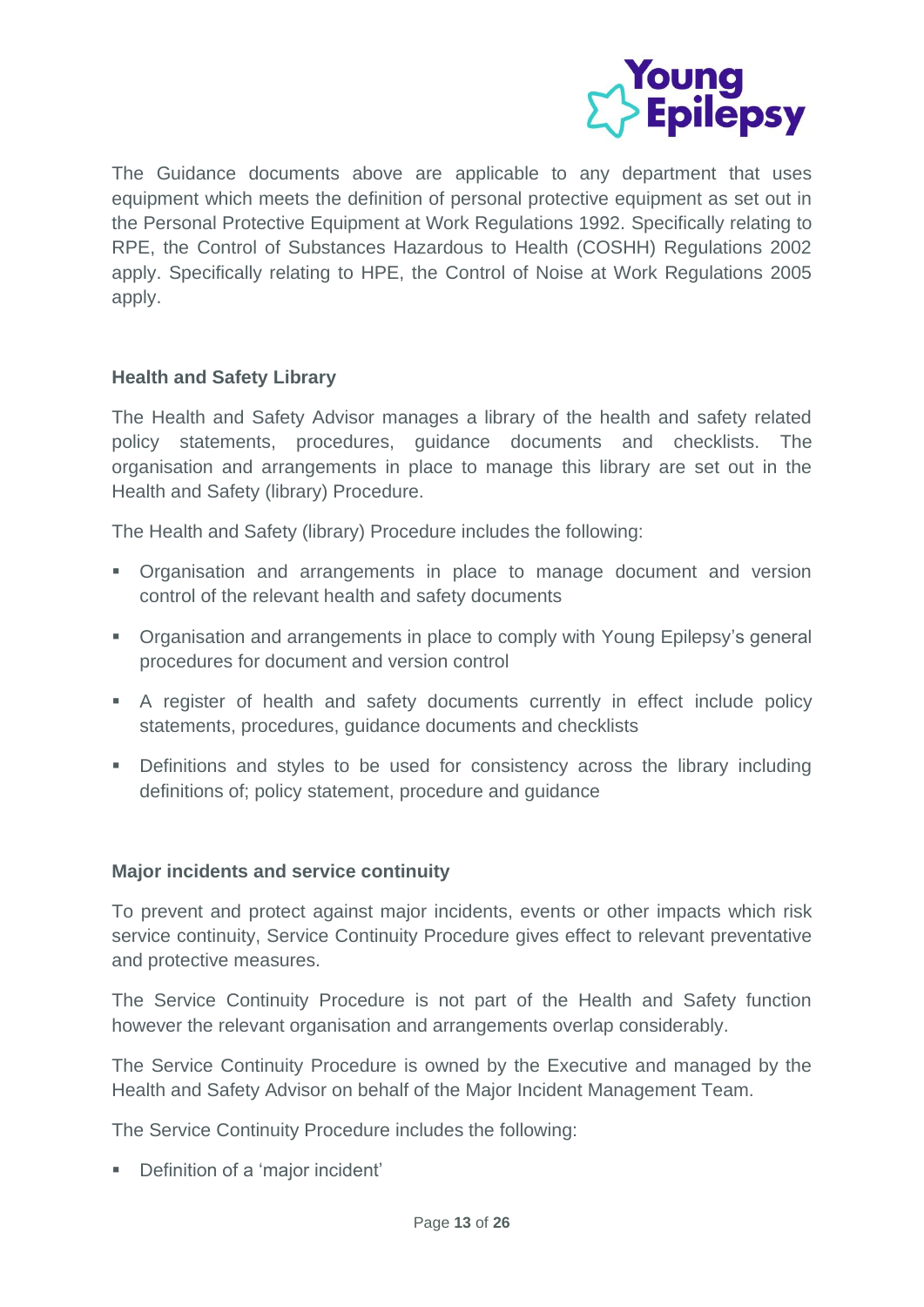

## **Fire Safety**

The organisation and arrangements in place to manage fire safety at Young Epilepsy are set out in the Fire Safety (preventative and protective measures) Procedure. The Procedure is owned by the Director of HR and managed by the Health and Safety Advisor.

## **Environmental Management**

The organisation and arrangements in place relating to environmental management at Young Epilepsy are set out in the Environmental Management Procedure. The Procedure is owned by the Director of HR and managed by the Health and Safety Advisor.

## **Contractor Management (departmental)**

In accordance with the Contractor Management Policy, any department that retains the services of contractors must document and implement suitable arrangements for the management of those contractors with particular regard to health and safety.

The management of contractors by individual departments will be subject to internal and external audit.

Agency staff are also classed as contractors for the purpose of contractor management procedures.

#### **Visitor Management**

Due to the particularly vulnerable nature of our children and young people, visitor management procedures will be owned by the Director of Integrated Care. The Safeguarding and Compliance Manager manages procedures related to the management of visitors to Campus. Where applicable, visitor management procedures should apply to the London office, and the appropriate guidance followed.

Contractors are classed as visitors for the purpose of visitor management procedures.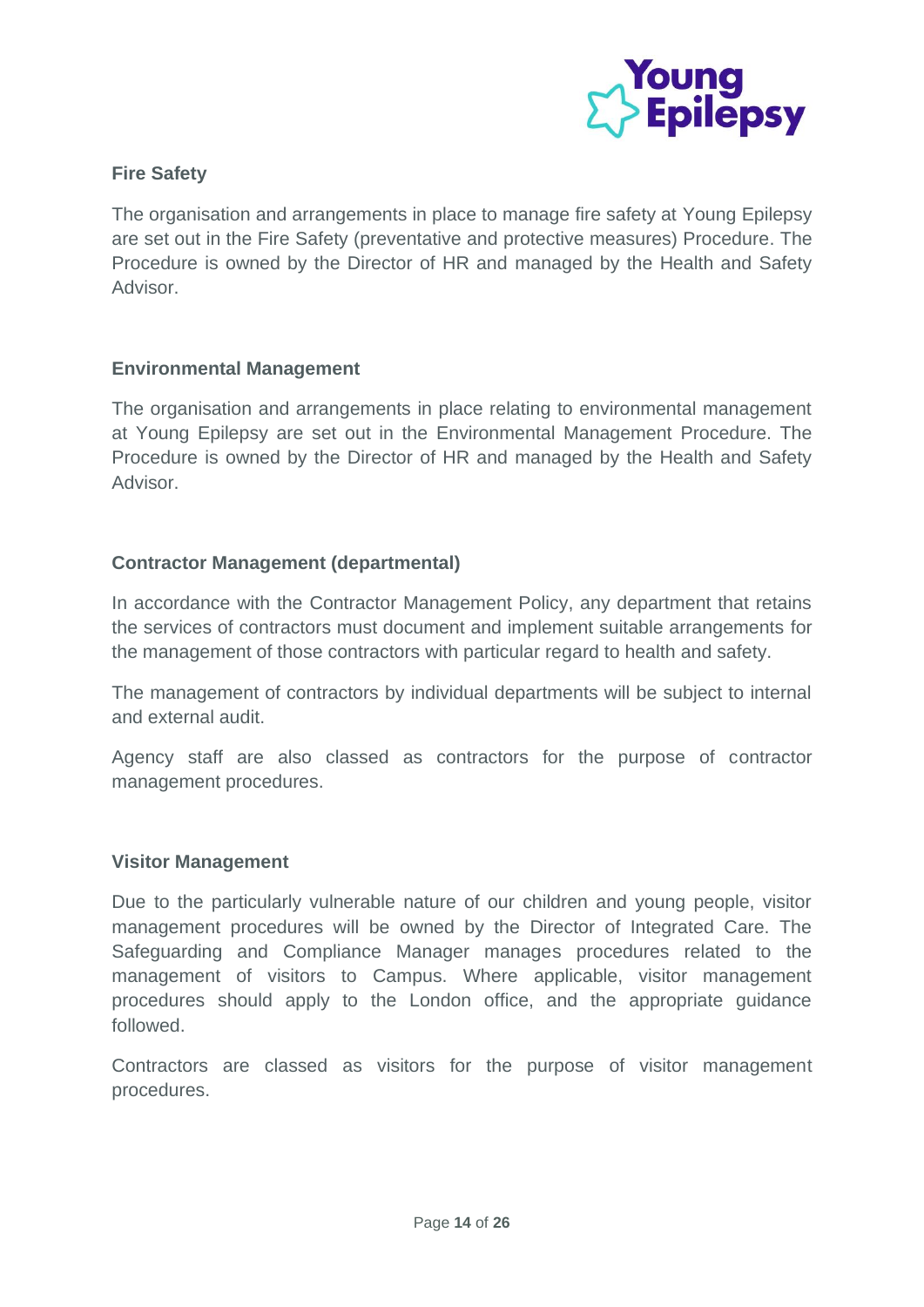

**Procedures given effect by the Health and Safety Policy Statement, the Environmental Policy Statement, the Fire Safety Policy Statement and the Contractor Management Policy Statement**

Inclusive of those procedures and guidance referenced specifically elsewhere in this Procedure, the following procedures are given effect by the relevant Policy Statements.

Where required, specific procedures can give effect to relevant guidance, checklists, forms and templates which have equal standing to those listed below.

The procedures and guidance listed below are all owned by the Director of HR and managed by the Health and Safety Advisor:

- **Health and Safety (adverse events) Procedure**
- **Health and Safety (engagement and participation) Procedure**
- **Service Continuity Procedure**
- **Health and Safety (working at home) Procedure**
- **Health and Safety (control of noise at work) Procedure**
- **Health and Safety (library) Procedure**
- **Health and Safety (competence and supervision) Procedure**
- **Health and Safety (first aid arrangements) Procedure**
- **Health and Safety (control of vibration at work) Procedure**
- **Health and Safety (risk management) Procedure**
- **Health and Safety (working at height) Procedure**
- **Health and Safety (workplace welfare) Procedure**
- **Health and Safety (control of substances hazardous to health) Procedure**; *to include specific details related to management of Radon risk, use of veterinary medicines and management of sharps*
- **Health and Safety (driving at work) Procedure;** *exclusive of fleet management*
- **Health and Safety (manual handling) Procedure**
- **Health and Safety (food hygiene) Procedure**
- **Health and Safety (lone working) Procedure**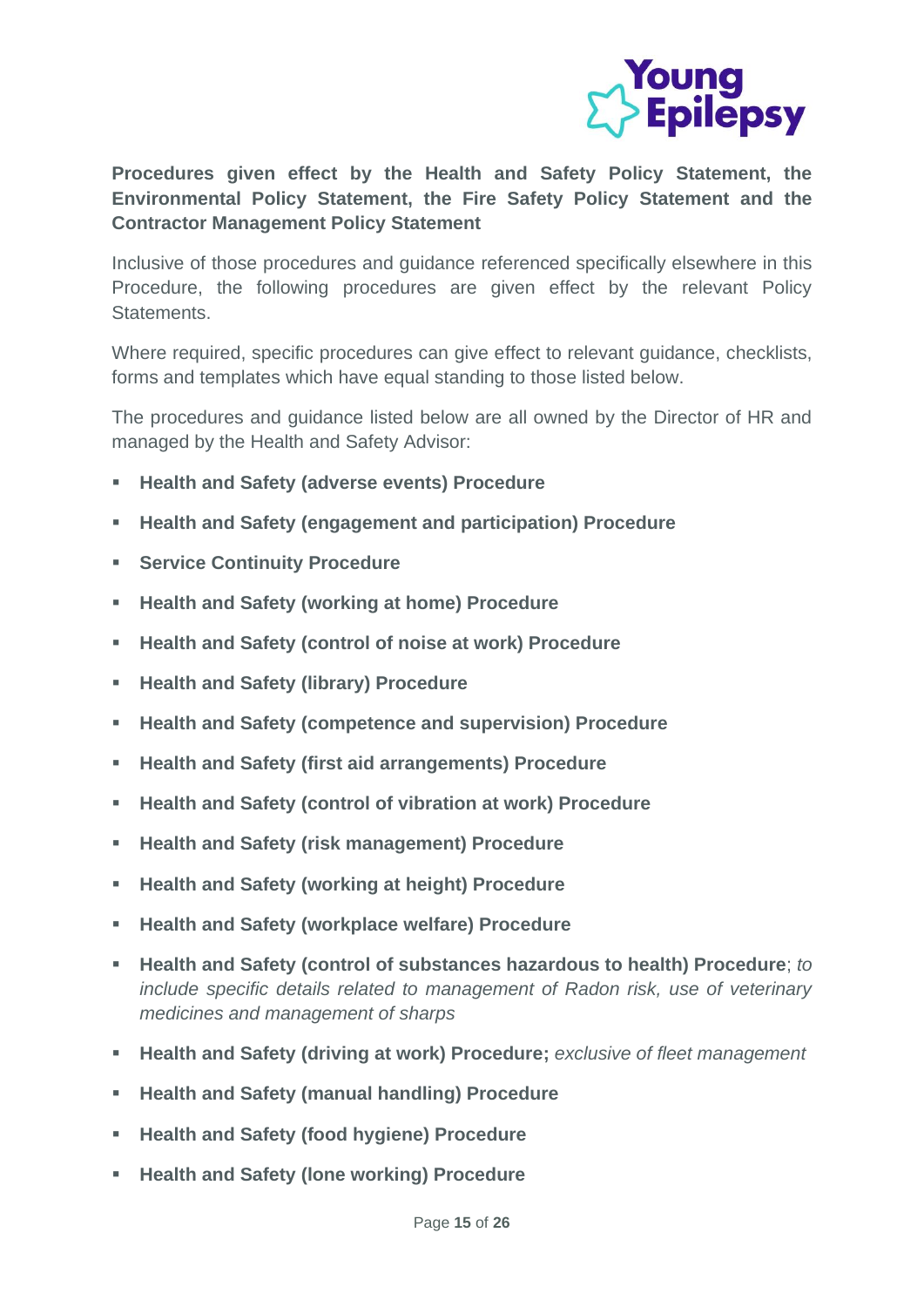

- **Health and Safety (violence at work) Procedure**
- **Health and Safety (stress management) Procedure**
- **Health and Safety (display screen equipment) Procedure**
- **Health and Safety (lifting equipment and lifting operations) Procedure**
- **Health and Safety (electricity at work) Procedure**
- **Health and Safety (gas safety) Procedure**
- **Health and Safety (asbestos management) Procedure**
- **Health and Safety (water systems) Procedure**
- **Health and Safety (construction; design and management) Procedure**
- **Health and Safety (personal protective equipment) Guidance**
- **Health and Safety (respiratory protective equipment) Guidance**
- **Health and Safety (hearing protective equipment) Guidance**
- **Health and Safety (Safe System of Work) Guidance**
- **Environmental Management Procedure**
- **Fire Safety (preventative and protective measures) Procedure**
- **Contractor Management Procedures (departmental)**
- **Health and Safety (contract management) Guidance**

## **Internal Audit**

To ensure the organisation and arrangements set out in this Procedure, and the other relevant procedures given effect by the Health and Safety Policy Statement, the Environmental Policy Statement, the Fire Safety Policy Statement and the Contractor Management Policy Statement, are maintained and subject to ongoing review and improvement, a schedule of internal audit is owned by the Director of HR and Managed by the Health and Safety Advisor.

The Internal Audit Schedule is published annually and set out in the (annual) Internal Audit Schedule. See appendix 4.

The Health and Safety Advisor will undertake Internal Audits.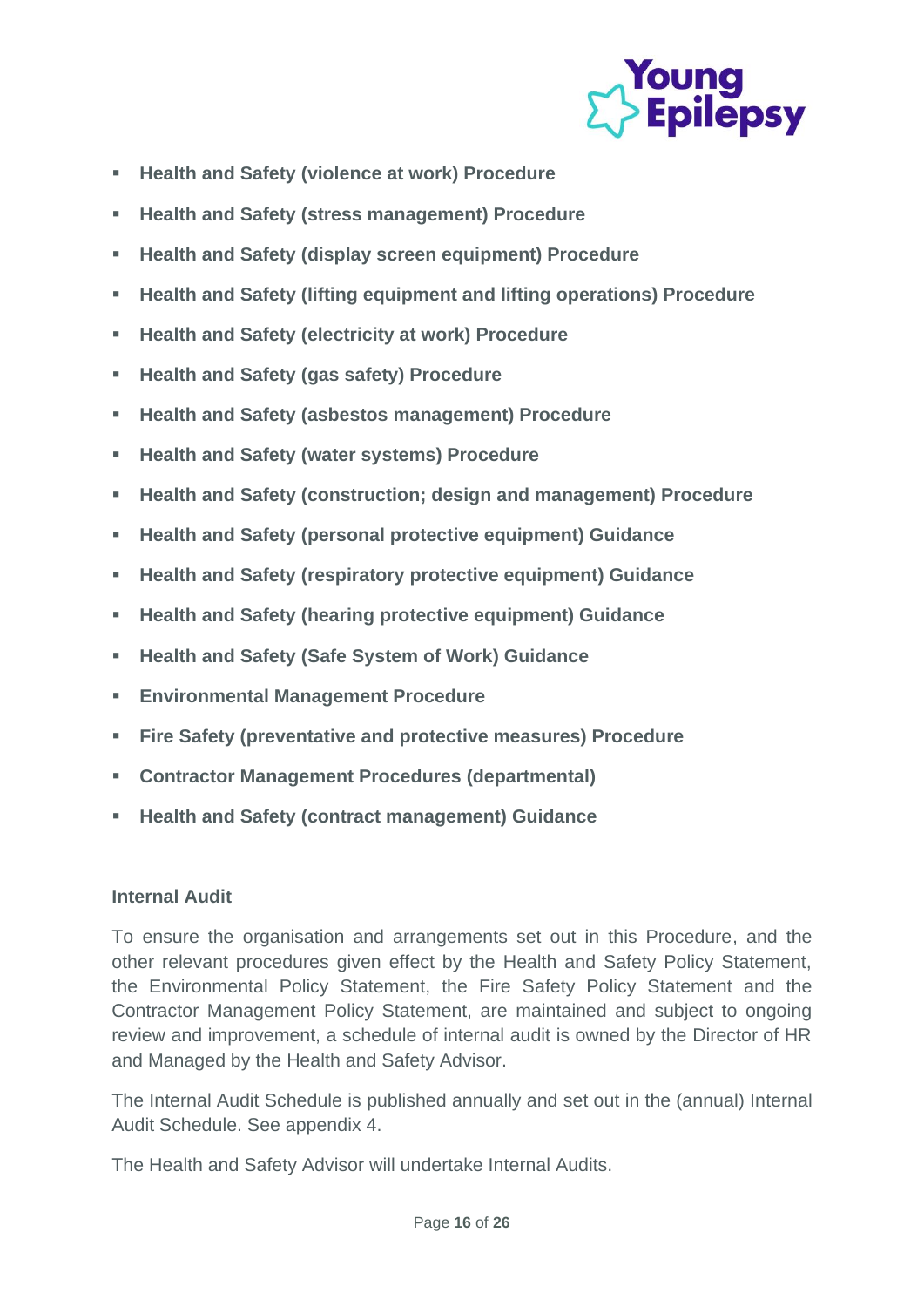

The Internal Audit Schedule will be published in July for the following year providing the relevant departments with advance notice of internal audits.

For the purpose of this Procedure, **audit** is defined as; a structured inspection and review of a specific management system or department followed by a conclusion of its performance and effectiveness measured against relevant policy and procedure with recommendations for improvement.

Internal audit could include; inspection of relevant documents, inspection of plant and equipment, interviews with relevant employees and walk-arounds. Where required or appropriate, audits may be conducted as desk-top exercises.

## **External Audit**

To ensure the organisation and arrangements set out in this Procedure, and the other relevant procedures given effect by the Health and Safety Policy Statement, the Environmental Policy Statement the Fire Safety Policy Statement and the Contractor Management Policy Statement, are maintained and subject to ongoing review and improvement, a schedule of external audit is owned by the Director of HR and Managed by the Health and Safety Advisor.

The External Audit Schedule is published annually and set out in the (annual) External Audit Schedule. See appendix 5.

The external health and safety Competent Person will undertake External Audits. See appendix 2.

The External Audit Schedule will be published in July for the following year providing the relevant departments with advance notice of external audits.

For the purpose of this Procedure, **audit** is defined as; a structured inspection and review of a specific management system or department followed by a conclusion of its performance and effectiveness measured against relevant policy and procedure with recommendations for improvement.

External audit could include; inspection of relevant documents, inspection of plant and equipment, interviews with relevant employees and walk-arounds. Where required or appropriate, audits may be conducted as desk-top exercises.

## **Safety Tours and Inspections**

The Health and Safety Advisor will conduct reactive Safety Tours and Inspections in response to adverse events, recent changes to policy, procedure or legislation or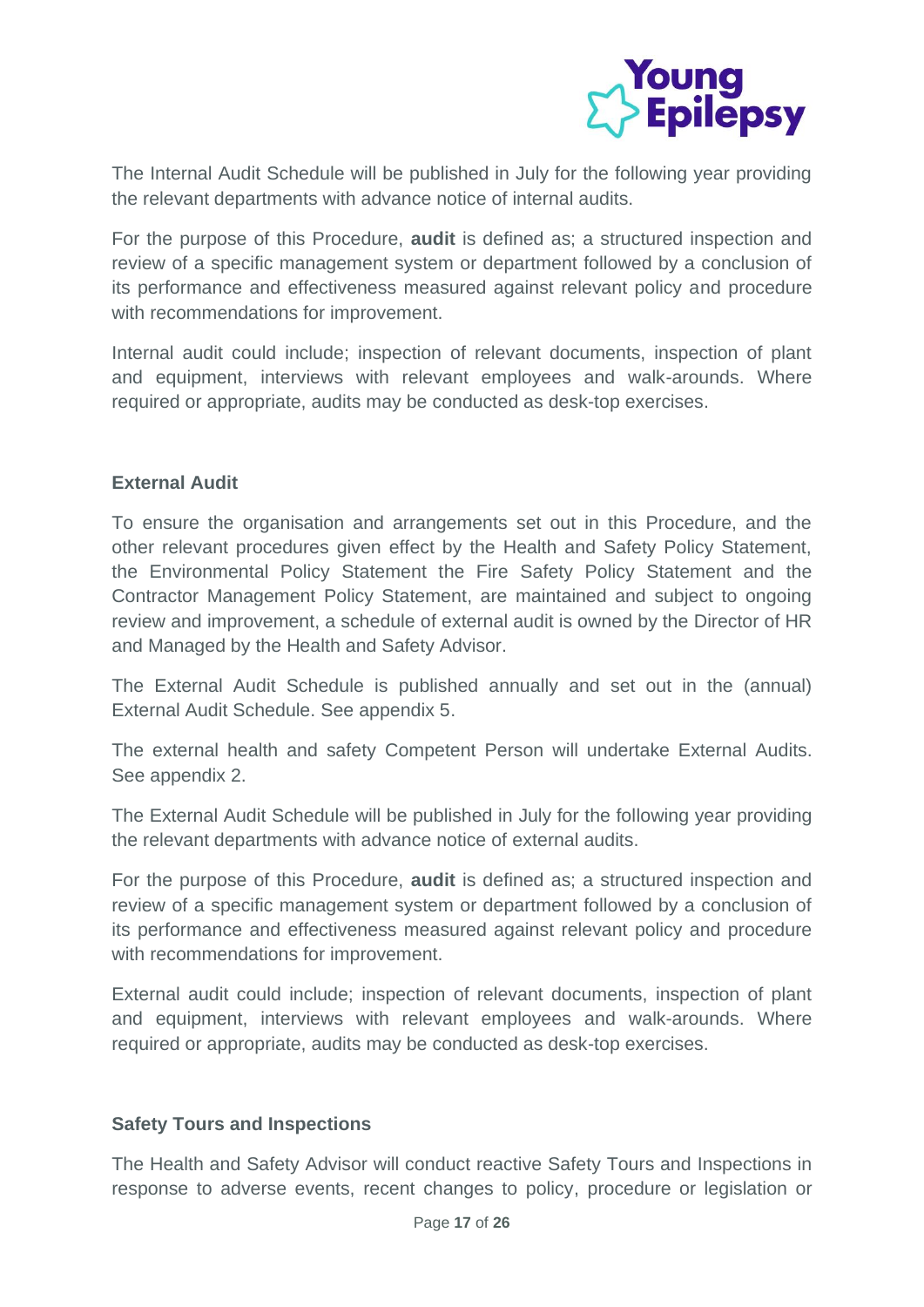

whenever there is a concern that health and safety management is lacking in a particular department.

The purpose of Safety Tours and Inspections is to support relevant directors, senior managers, managers and employees to maintain and improve health and safety management.

Safety Tours and Inspections are not part of the Young Epilepsy Disciplinary or Performance Management Procedures.

Advance notice to, and cooperation from, the relevant management will always be sought before a Safety Tour or Inspection is undertaken.

For the purpose of this Procedure, a **Safety Tour** is defined as; a walk-around of a specified area to include conversation with relevant employees and general observation of health and safety management in operation.

For the purpose of this Procedure, an **Inspection** is defined as; examination of a specified area, plant, equipment or activity against a specification e.g. operating instructions or a Safe System of Work for the purpose of confirming compliance with the relevant specification.

**This procedure is agreed by the Director of HR and will be implemented by all departments.**

**Signed: ................................................................ Date: ......July 31st 2020........**

**Director of HR** Date of next review: August 31<sup>st</sup> 2021 **Author:** Andrew Beales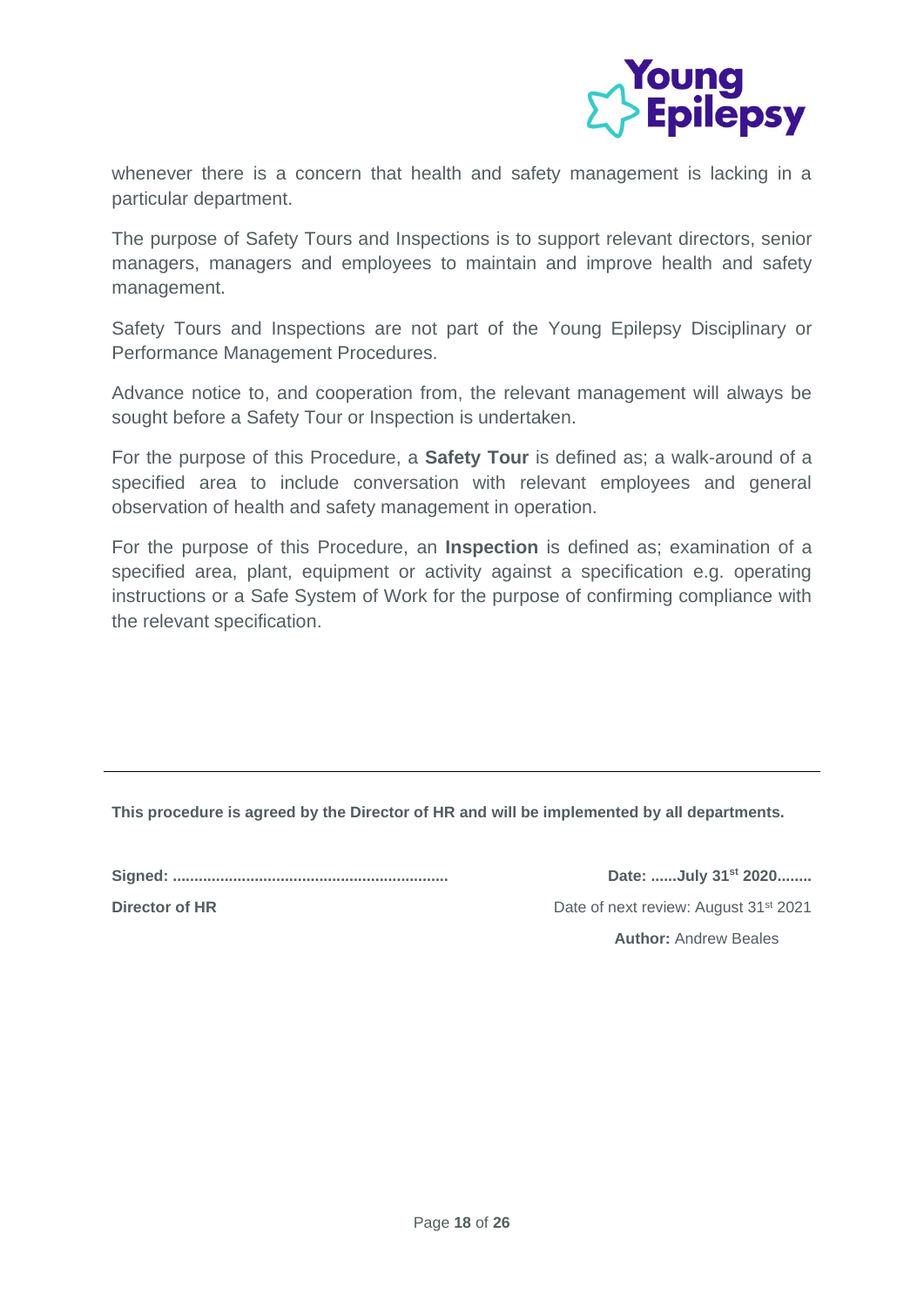

## **Appendix 1 – Plan Do Check Act (PDCA) Management model**

Taken from the Health and Safety Executive (HSE) publication HSG 65 – Managing for Health and Safety:

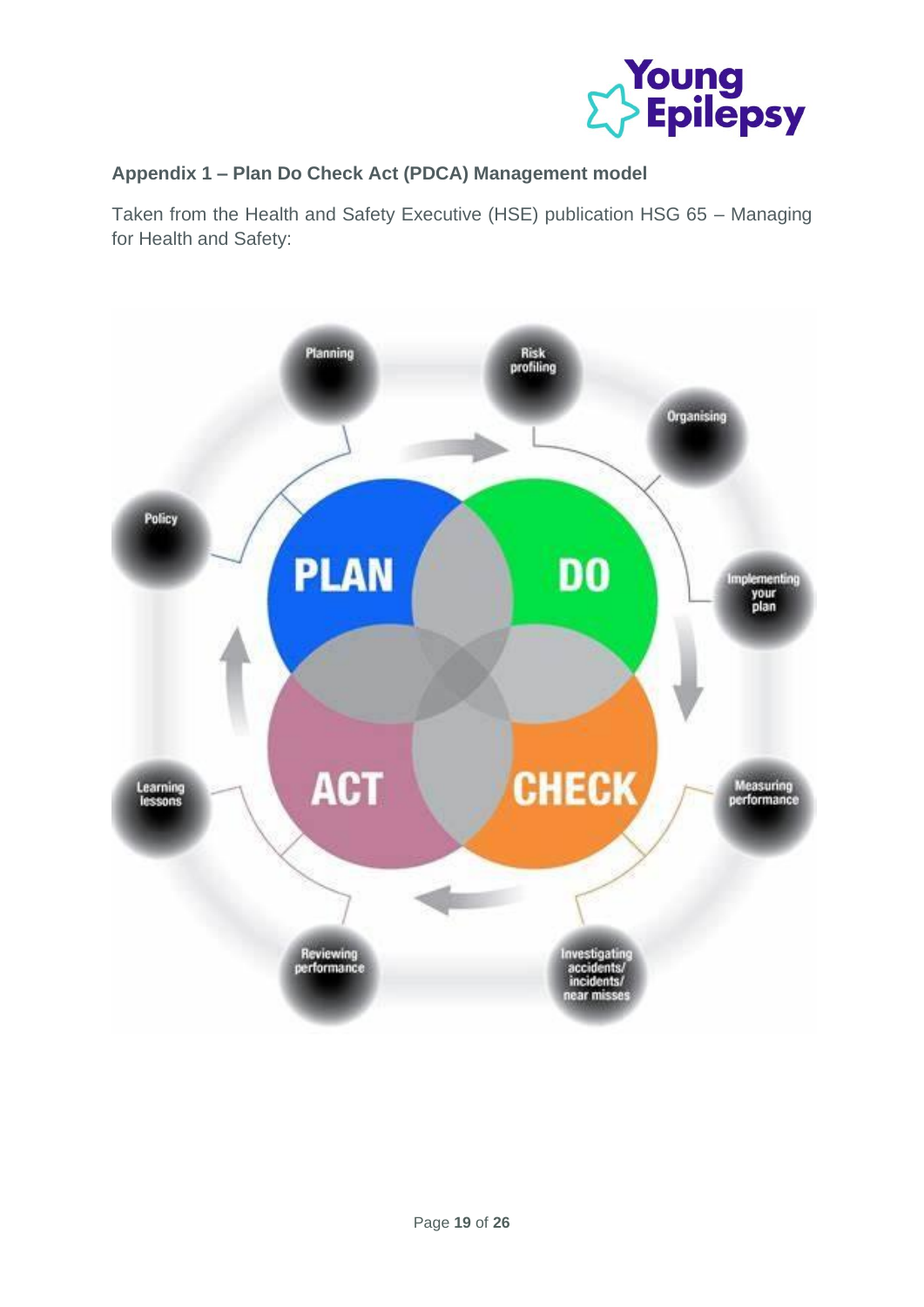

# **Appendix 2 – external health and safety Competent Person**

Assurity Consulting Ltd. 26 Redkiln Way Horsham RH13 5QH 01403 269375 Account Manager: Vicki Filby-Filson [www.assurityconsulting.co.uk](http://www.assurityconsulting.co.uk/)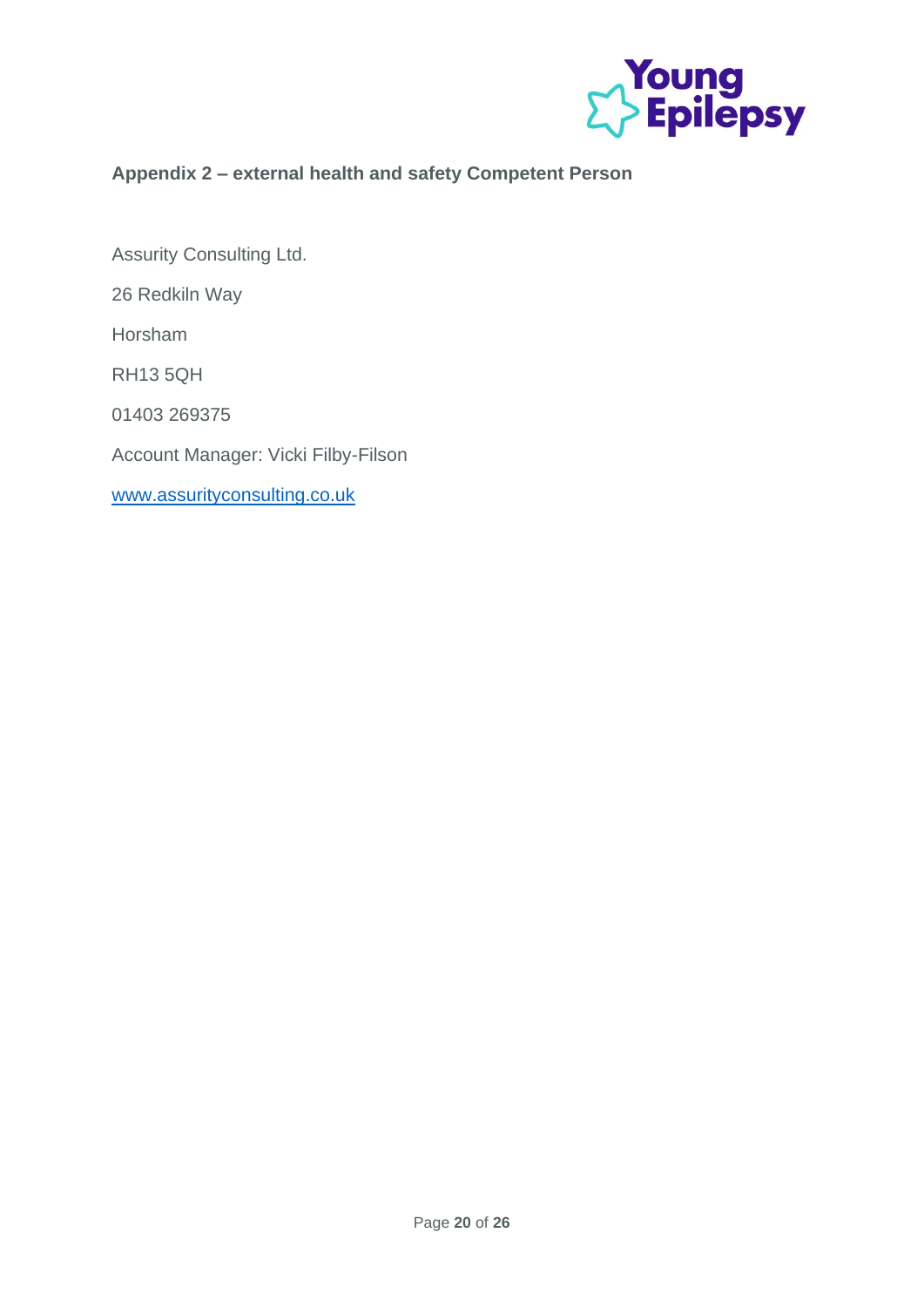

# **Appendix 3 – (annual) Health and Safety Plan**

**As a separate document**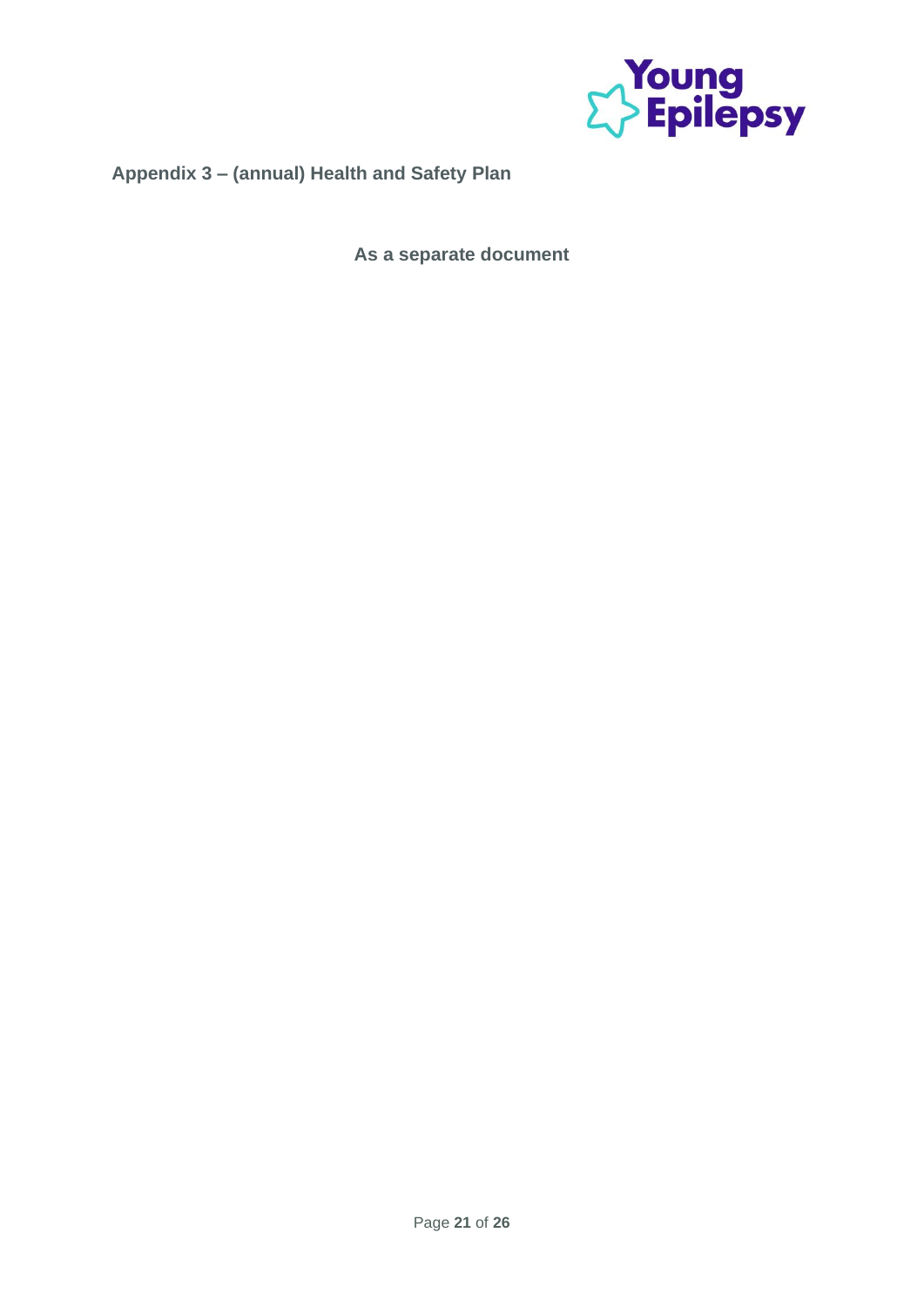

# **Appendix 4 – (annual) internal audit schedule 2020/21**

| <b>When</b>                         | <b>Audit focus</b>                                                   | <b>Rationale</b>                                                                                                                                                                                                       |
|-------------------------------------|----------------------------------------------------------------------|------------------------------------------------------------------------------------------------------------------------------------------------------------------------------------------------------------------------|
| Q2<br>July to September<br>2020     | Fire Safety Preventative and<br><b>Protective Measures</b>           | To ensure the organisation and<br>arrangements given effect by<br>the Fire Safety Policy Statement<br>and detailed in the Fire Safety<br>(preventative and protective<br>measures) Procedure have<br>been implemented. |
|                                     |                                                                      | To ensure effective cooperation<br>and coordination between<br><b>Health and Safety and Facilities</b>                                                                                                                 |
|                                     |                                                                      | To review the provision of fire<br>safety information, instruction<br>and training                                                                                                                                     |
| Q3<br>October to<br>December 2020   | <b>Environmental Management</b><br>Procedure                         | Gap analysis of the organisation<br>and arrangements set out in the<br>new Environmental<br><b>Management Procedure</b>                                                                                                |
| Q4<br>January to March<br>2021      | Management of Legionella<br>and associated risks in water<br>systems | Following an incident in Farm<br>House where levels of legionella<br>bacteria exceeded safe limits                                                                                                                     |
| Q <sub>1</sub><br>April to Jun 2021 | <b>Departmental Contractor</b><br><b>Management Procedures</b>       | To ensure the departmental<br>implementation of the<br>organisation and arrangements<br>given effect by the Contractor<br><b>Management Policy Statement</b>                                                           |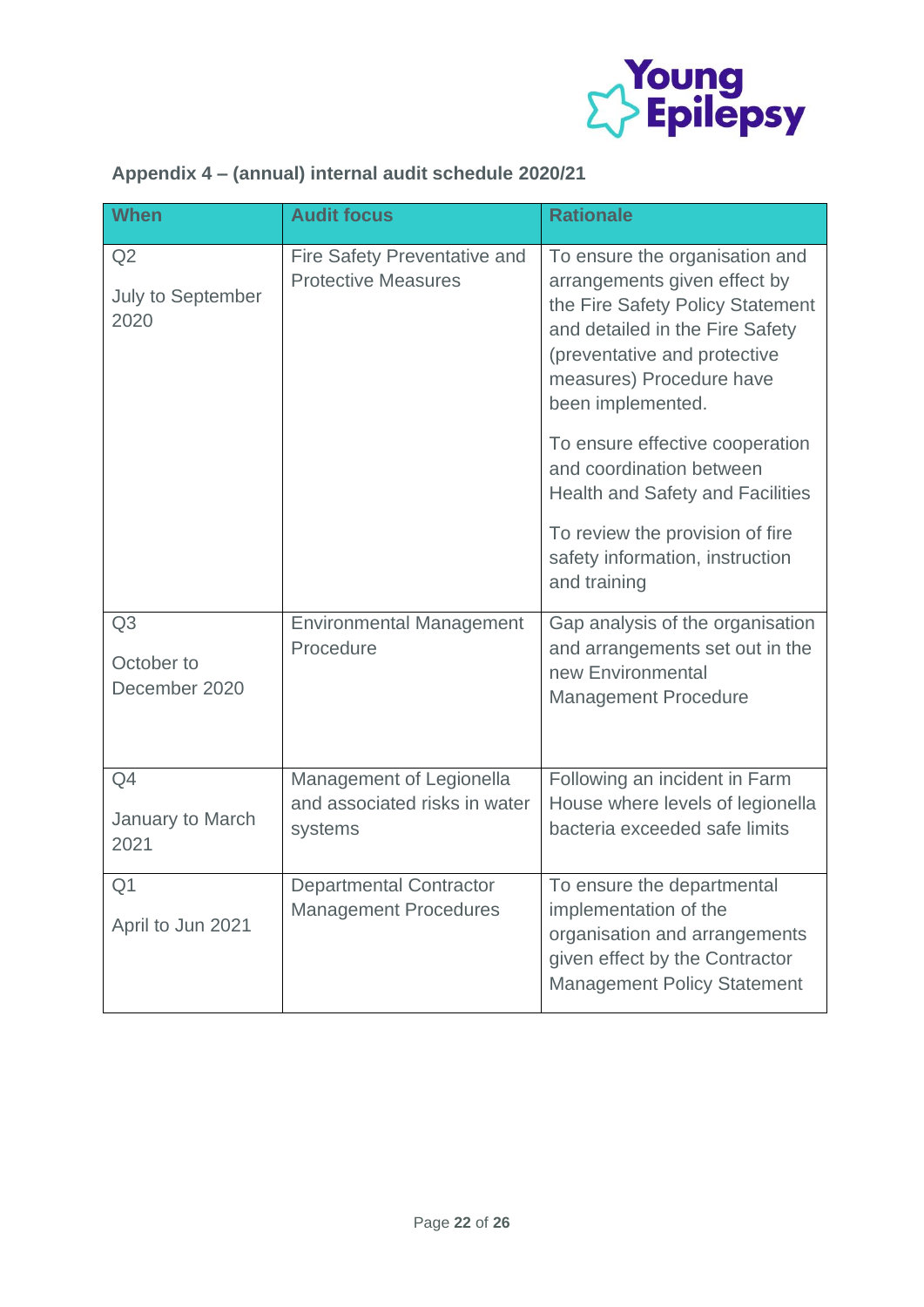

|  |  | Appendix 5 - (annual) external audit schedule 2020/21 |
|--|--|-------------------------------------------------------|
|--|--|-------------------------------------------------------|

| <b>When</b>                                   | <b>Audit focus</b>                                                                                                                                                                                                                                                                                                                                                                          | <b>Rationale</b>                                                                                                                                                                                                                                                                                                               |
|-----------------------------------------------|---------------------------------------------------------------------------------------------------------------------------------------------------------------------------------------------------------------------------------------------------------------------------------------------------------------------------------------------------------------------------------------------|--------------------------------------------------------------------------------------------------------------------------------------------------------------------------------------------------------------------------------------------------------------------------------------------------------------------------------|
| Q2<br>July to September<br>2020               | <b>Fleet Management</b>                                                                                                                                                                                                                                                                                                                                                                     | Following issues related to<br>license and competence<br>requirements of minibus drivers.<br>To ensure effective cooperation<br>and coordination between                                                                                                                                                                       |
|                                               |                                                                                                                                                                                                                                                                                                                                                                                             | Health and Safety (driving at<br>work) Procedure and Fleet<br>Management Procedures.                                                                                                                                                                                                                                           |
| Q <sub>3</sub><br>October to<br>December 2020 | PE and Outdoor Learning                                                                                                                                                                                                                                                                                                                                                                     | Higher risk area already<br>showing signs of good<br>management of health and<br>safety – to improve and set as<br>standard/example for other<br>departments.                                                                                                                                                                  |
| Q4<br>January to March<br>2021                | Food hygiene within the<br>Granary, Residential and<br>midday meals in School and<br>College                                                                                                                                                                                                                                                                                                | In line with current schedule<br>(Food Hygiene Audit in March<br>2020)                                                                                                                                                                                                                                                         |
| Q <sub>1</sub><br>April to June 2021          | <b>Health and Safety</b><br>Management<br><b>Health and Safety Plan</b><br>progress<br>Performance of the Health<br>and Safety Advisor (Health<br>and Safety function) against<br>role profile<br>Occupational Safety and<br>Health Risk Register and<br><b>Legal Register</b><br>Performance of the Health<br>and Safety Committee<br>against its Terms of<br>Reference and action tracker | To ensure effective<br>management of health and<br>safety arrangements<br>To provide assurance that<br>Young Epilepsy is compliant<br>with internal policies and<br>procedures and any relevant<br>legislation and regulation<br>To inform the Health and Safety<br>Management Plan for the<br>following year (August to July) |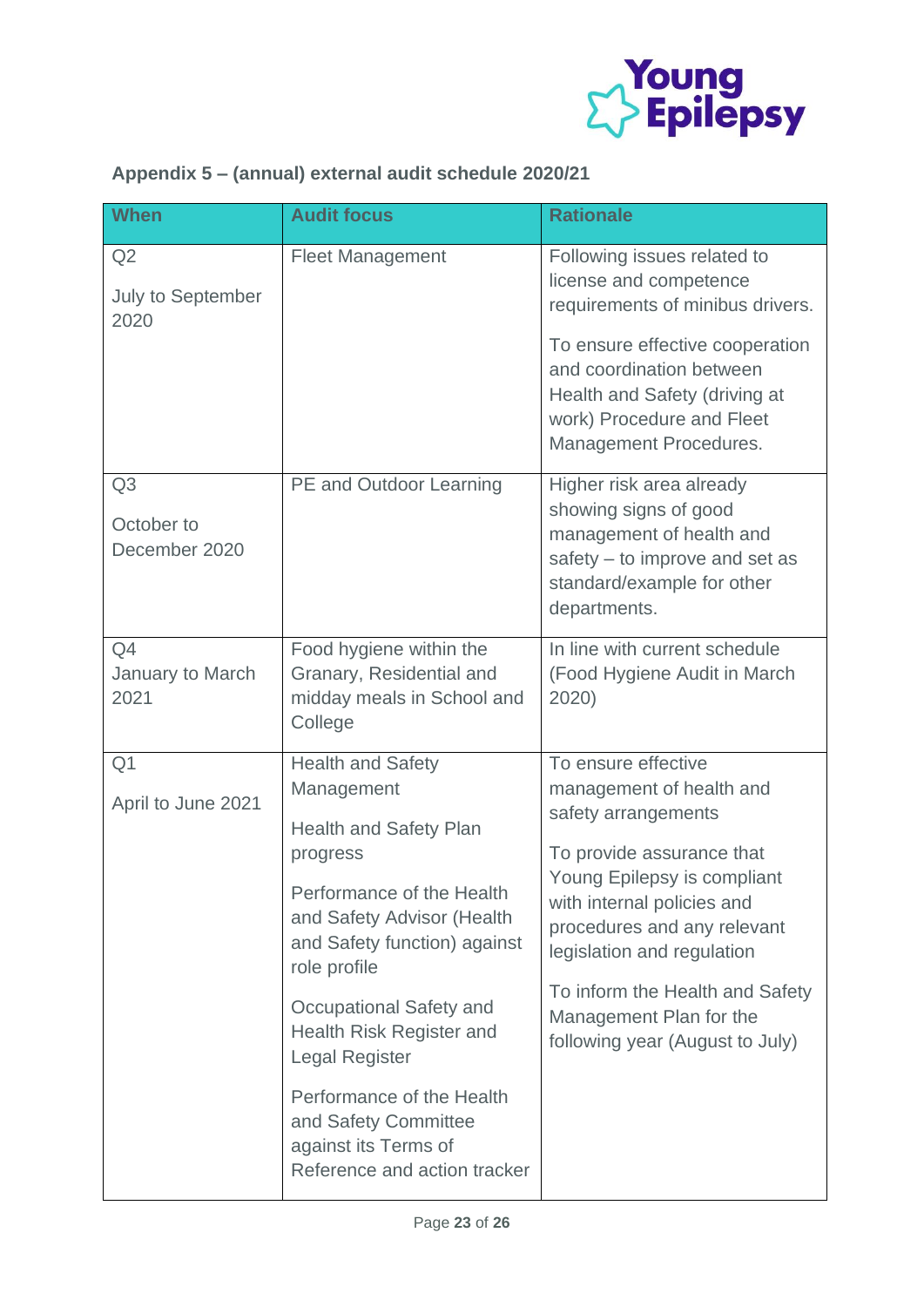

# **Appendix 6 – hierarchy of controls**



| <b>Eliminate or</b><br><b>substitute</b> | Removing the hazard or substituting it for something less<br>hazardous e.g. swapping a bleach-based cleaner for a non-<br>bleach based cleaner                                                               |
|------------------------------------------|--------------------------------------------------------------------------------------------------------------------------------------------------------------------------------------------------------------|
| <b>Isolate</b>                           | Place physical barriers around the hazard e.g. installing a<br>screen on a work machine to protect against flying objects                                                                                    |
| <b>Technical</b><br><b>controls</b>      | Use quards and other technology to protect from hazards<br>e.g. using a vacuum to reduce dust levels during<br>housekeeping tasks or changing flooring to prevent slips by<br>adding a slip resistant finish |
| <b>Organisational</b>                    | Signage, training, information, instruction including<br>safe<br>systems of work                                                                                                                             |
| <b>PPE</b>                               | Including safety goggles, safety boots, high visibility clothing<br>and gloves                                                                                                                               |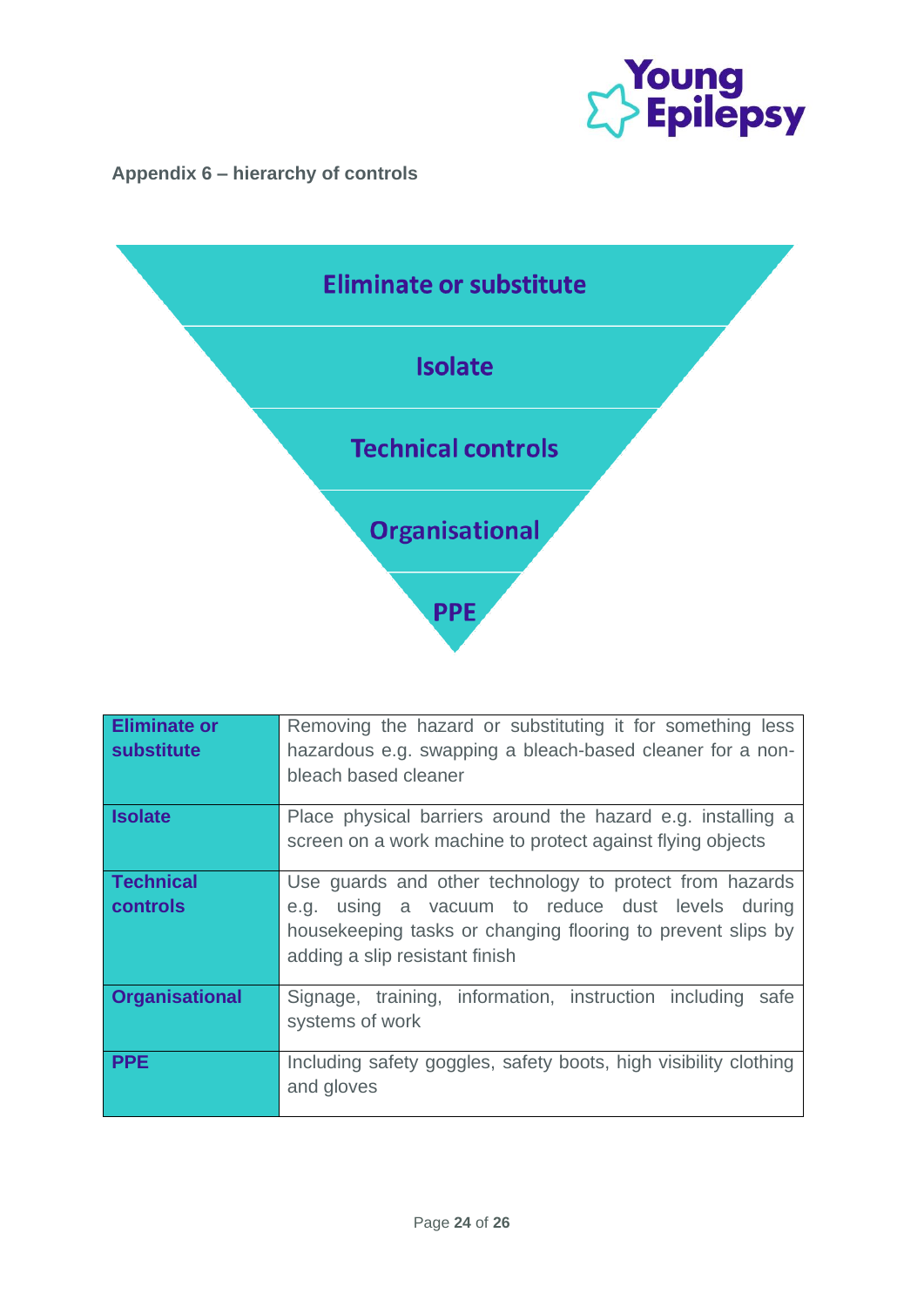

# **Appendix 7 – Health and Safety Year (calendar)**

| <b>Month</b>                                 | <b>Audit</b><br><b>Phase</b><br>(internal<br>and<br>external) | <b>Milestones</b>                                                                                            |
|----------------------------------------------|---------------------------------------------------------------|--------------------------------------------------------------------------------------------------------------|
| July                                         | Q <sub>2</sub>                                                | <b>Publication of (annual) Health and Safety Plan</b><br>٠                                                   |
|                                              |                                                               | Review of<br><b>Health</b><br><b>Safety</b><br>and<br><b>Management</b><br>٠<br><b>Procedure</b>             |
|                                              |                                                               | <b>Publication of (annual) Internal Audit Plan</b><br>٠                                                      |
|                                              |                                                               | <b>Publication of (annual) External Audit Plan</b><br>ш                                                      |
| <b>August</b>                                |                                                               | <b>Health and Safety Year Starts</b><br>٠                                                                    |
|                                              |                                                               | <b>Health and Safety Plan commences</b><br>٠                                                                 |
| <b>September</b>                             |                                                               |                                                                                                              |
| <b>October</b>                               | Q3                                                            | <b>Health and Safety Committee meeting</b><br>u,                                                             |
| <b>November</b>                              |                                                               |                                                                                                              |
| <b>December</b>                              |                                                               |                                                                                                              |
| <b>January</b>                               | Q <sub>4</sub>                                                | <b>Health and Safety Committee meeting</b><br>×,                                                             |
| <b>February</b>                              |                                                               |                                                                                                              |
| <b>March</b>                                 |                                                               |                                                                                                              |
| <b>April</b><br>Q <sub>1</sub><br><b>May</b> |                                                               | <b>Anniversary</b><br>external<br><b>Competent</b><br><b>Person</b><br>of<br>٠<br>contract (contract review) |
|                                              |                                                               | <b>Health and Safety Committee Meeting</b><br>٠                                                              |
|                                              |                                                               | <b>Elections of Representatives of employee safety</b><br>٠                                                  |
|                                              |                                                               | <b>Health and Safety Culture Survey (2-week window)</b><br>٠                                                 |
| June                                         |                                                               | First meeting with new members of the Health and<br>$\blacksquare$<br><b>Safety Committee</b>                |